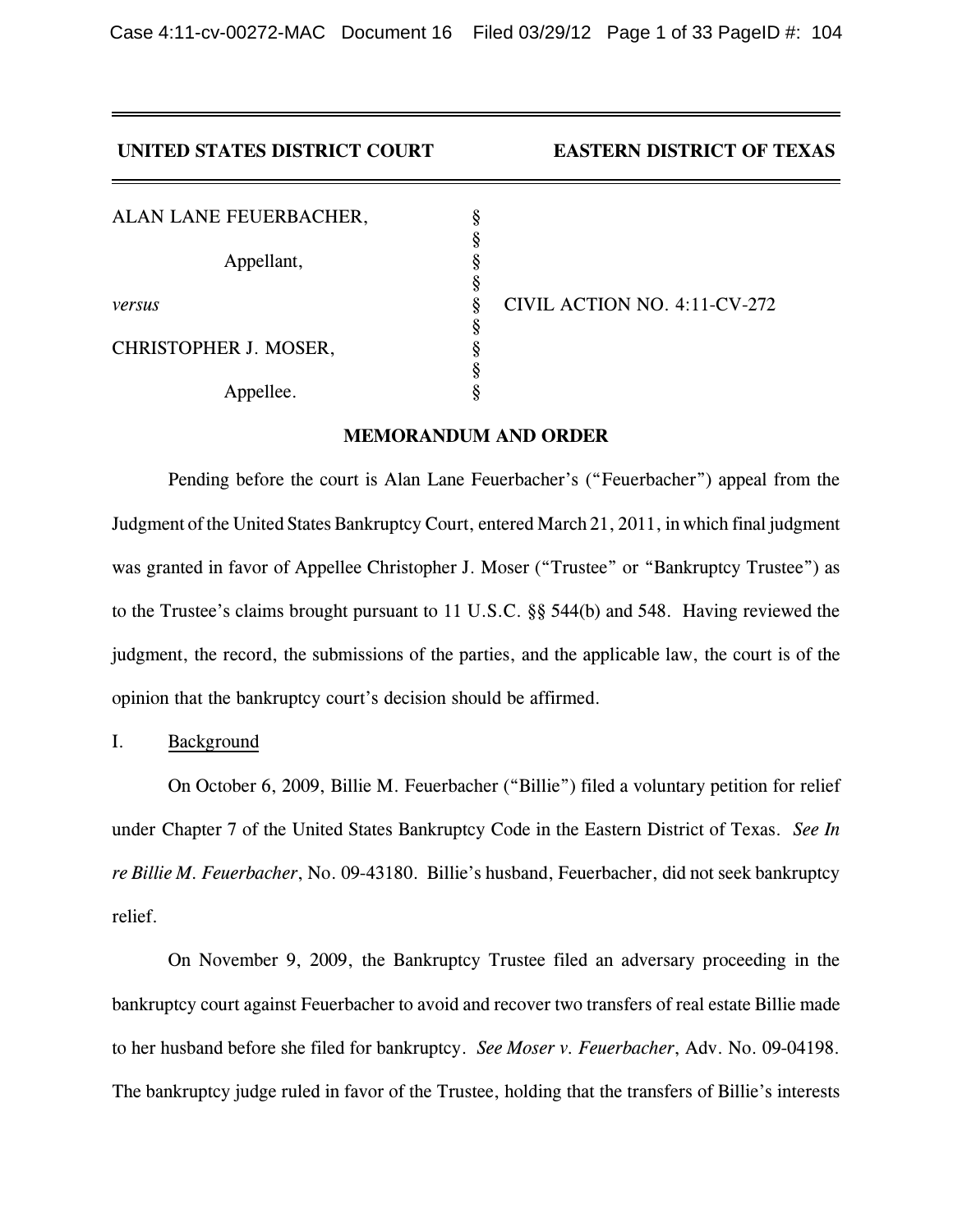in both properties were avoidable as fraudulent transfers under § 548 of the Bankruptcy Code and the Texas Uniform Fraudulent Transfer Act ("TUFTA"), TEX. BUS. & COM. CODE § 24.001 *et seq*.

#### A. The Adversary Proceeding

The facts presented to the bankruptcy court in the adversary proceeding, excerpted from the parties' Joint Pretrial Order and the bankruptcy court's Findings of Fact and Conclusions of Law, dated February 10 and 11, 2011, respectively, are as follows:

# 1. The Homestead Property

At all times relevant to this case, Billie and Feuerbacher lived at 7012 Nicki Street, Dallas, Collin County, Texas 75252 (the "Homestead Property"). Both individuals claimed a homestead exemption as allowed by state law.

### 2. The Mills County Property

On May 3, 2001, the Feuerbachers jointly acquired approximately 241 acres of non-homestead real property in Mills County, Texas (the "Mills County Property"), by Warranty Deed With Vendor's Lien. They executed a Promissory Note, dated May 11, 2001, in the original principal amount of \$242,000.00 payable to the order of Capital Farm Credit, FLCA (the "Mills County Property Note"), which evidenced a loan that was used to purchase the property. The deed of trust was recorded in the real property records of Mills County on May 21, 2001.

The following payments were made to Capital Farm Credit on the Mills County Property Note from an account held jointly by the couple: (a) \$14,298.76 on December 1, 2003, and (b) \$17,993.53 on November 26, 2008. On December 2, 2005, Billie made a payment to Capital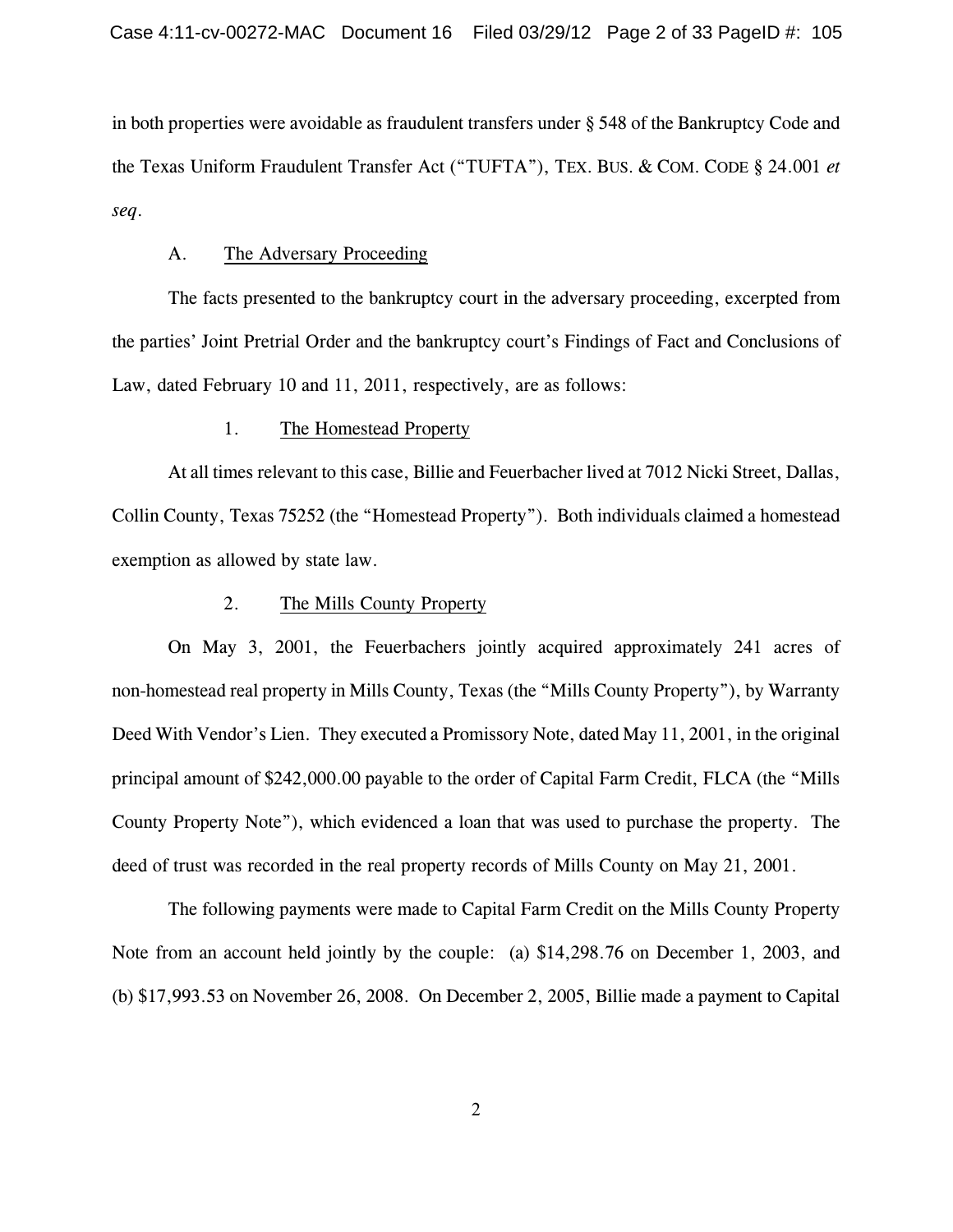Farm Credit on the Mills County Property Note from an account held solely in her name in the amount of \$17,641.55.

## 3. The Colorado Property

On February 1, 2002, Billie and Feuerbacher jointly acquired a non-homestead house in Mineral County, Colorado (the "Colorado Property"), by Warranty Deed, which was recorded in the real property records of Mineral County on February 13, 2002.

The Feuerbachers executed a deed of trust on February 1, 2007, in the original principal amount of \$375,000.00 payable to EverHome Mortgage Company (the "Colorado Property Note"), which evidenced a loan that was used to refinance the Colorado Property.<sup>1</sup> The deed was recorded in the real property records of Mineral County on February 27, 2007. Eighteen payments, totaling more than \$40,000.00, were made on the Colorado Property Note from 2007 through 2009 from an account held jointly by the Feuerbachers.

# 4. Pre-Petition Lawsuits Against Billie

T.S. Printing filed a lawsuit against Billie in Dallas County Court at Law No. 4 on August 12, 2005.<sup>2</sup> The county court's docket report indicates that this lawsuit remained pending through the date of Billie's bankruptcy filing on October 6, 2009; however, in an amended statement of financial affairs, dated October 12, 2009, Billie stated that a judgment (amount undetermined) had been filed. A copy of the judgment was not made part of the record.

<sup>&</sup>lt;sup>1</sup> EverHome Mortgage Company later assigned the Colorado Property Note and the deed of trust granting a lien on the Colorado Property to Wells Fargo Home Mortgage.

 $\frac{1}{2}$  In its Finding of Facts and Conclusions of Law, the bankruptcy court recites that this lawsuit was filed in Dallas County Court at Law No. 5; however, the Trustee's trial exhibit No. 10 states that the lawsuit was filed in Dallas County Court at Law No. 4.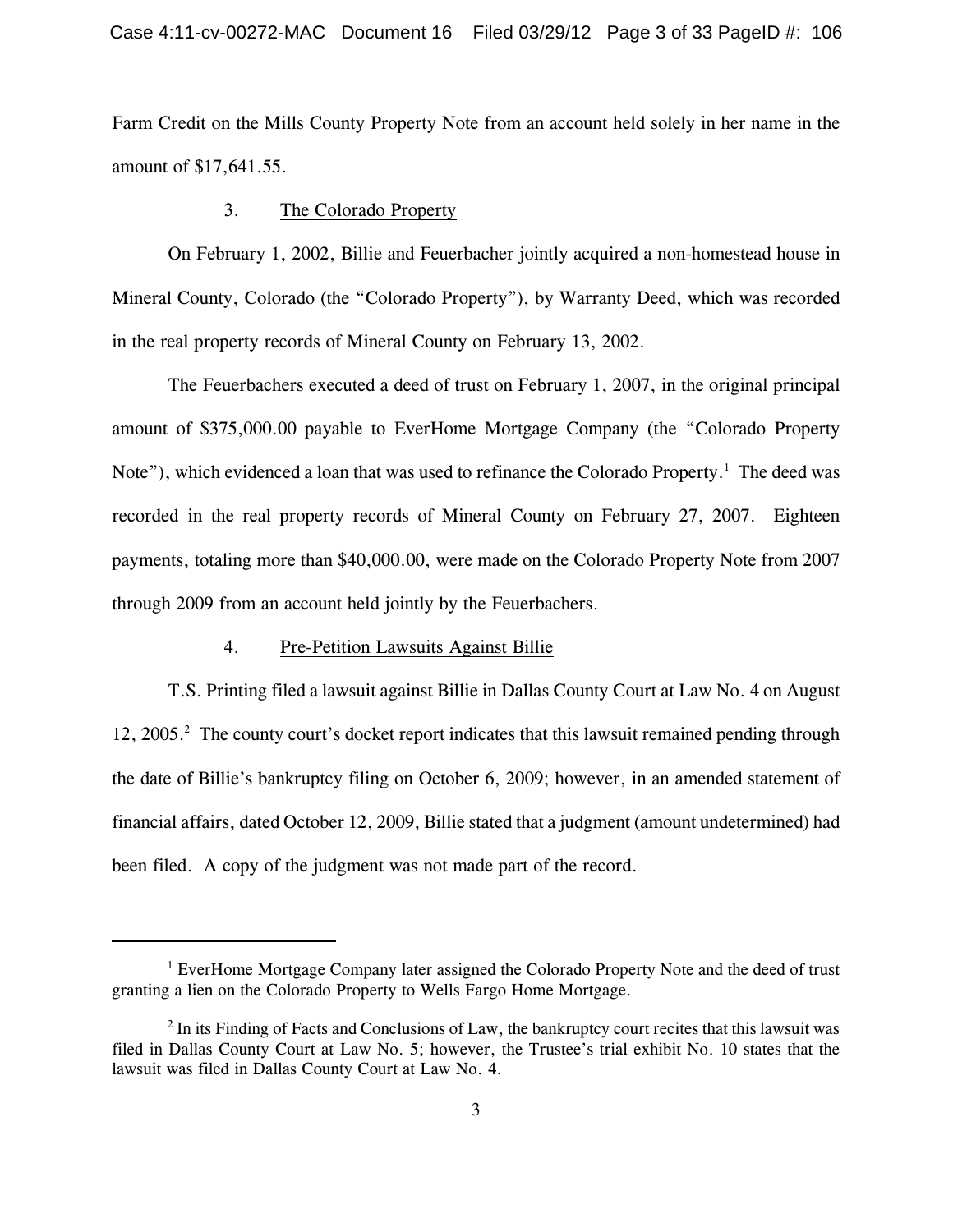On October 27, 2008, Valuable Investments LLC, filed a lawsuit against Billie in the 40th Judicial District Court of Ellis County, Texas. A month later, on November 26, 2008, David Allen Guerra filed suit against Billie in the same court. Both lawsuits remained pending through the date of Billie's bankruptcy filing on October 6, 2009.

On May 6, 2009, TBW Land & Cattle, LLC, obtained a judgment against Billie for more than \$4.2 million in the 40th Judicial District Court of Ellis County, Texas. That judgment remained in effect through the date of her bankruptcy filing on October 6, 2009.

## 5. The Partition Agreements and Equity Values of the Properties

On July 19, 2003, Billie executed a document entitled Release and Conveyance of Properties of Billie Morse Feuerbacher (the "Debtor Release and Conveyance"), which stated that she revoked all claim to the Mills County Property and the Colorado Property and gifted and conferred any and all of her community property interest in those properties to Feuerbacher. In addition, the Debtor Release and Conveyance stated that the Mills County Property and the Colorado Property would be her husband's separate property and that the Homestead Property would be her separate property.

The same day, Feuerbacher executed a document entitled Release and Conveyance of Properties of Alan Lane Feuerbacher (the "Appellant Release and Conveyance"), which stated that he revoked all claim to the Homestead Property and gifted and conferred any and all community property interest in the Homestead Property to Billie. The Appellant Release and Conveyance also stated that the Homestead Property would be Billie's separate property and that the Mills County Property and the Colorado Property would be Feuerbacher's separate property.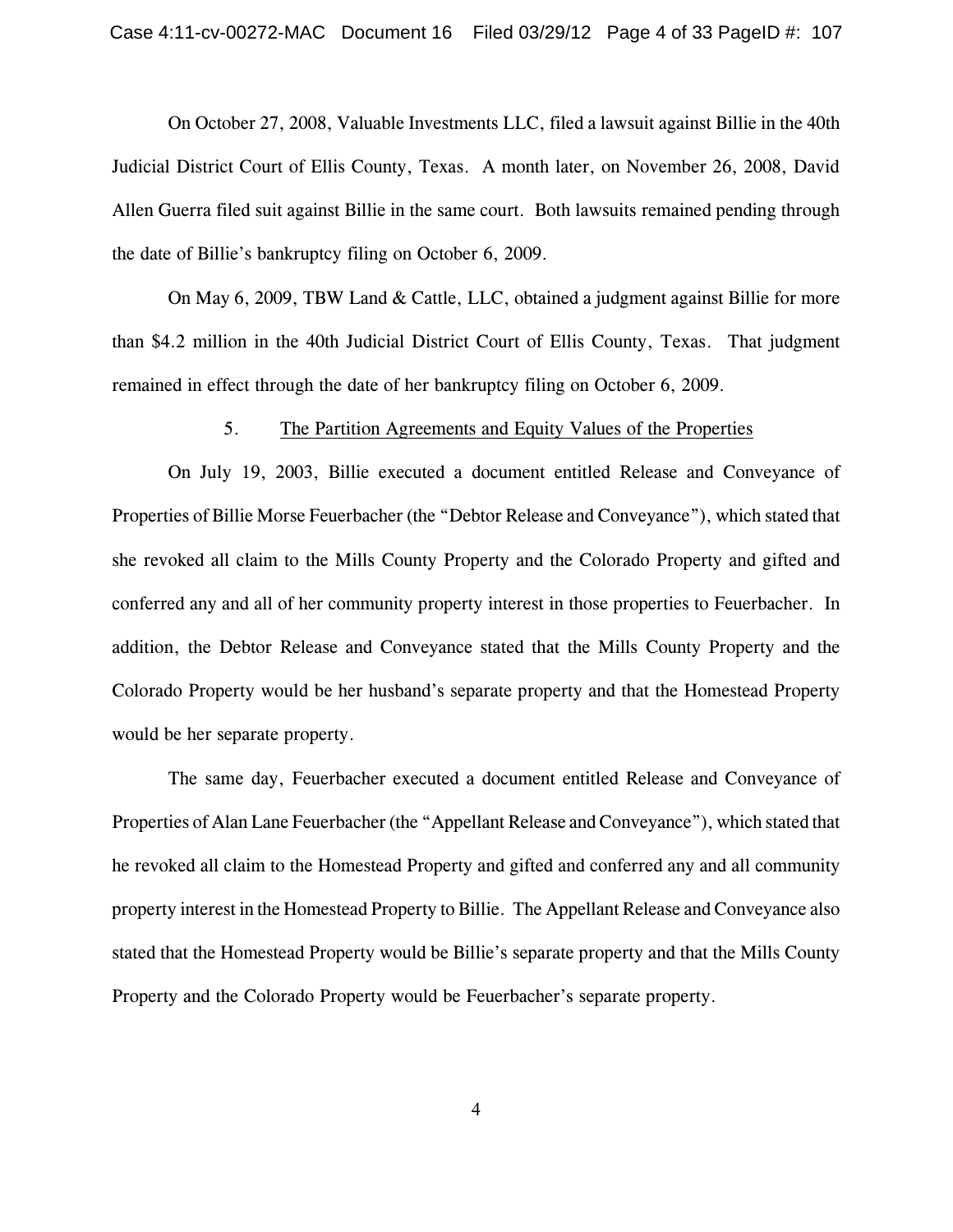The Debtor Release and Conveyance was first recorded in Mills County on September 16, 2009, at which time the fair market value of the Mills County Property was \$590,000.00. The balance owed on the property was \$222,306.60; therefore, the equity value of the Mills County Property on that date was \$367,693.40.

On September 23, 2009, Billie executed a Quit Claim Deed conveying her interest in the Colorado Property to Feuerbacher. The deed was recorded in the real property records of Mineral County the same day. As of September 23, 2009, the fair market value of the Colorado Property was \$438,000.00, and the balance owed on the note was \$363,163.69. Thus, the equity value on the Colorado Property on that date was \$74,836.31.

As of September 16 and 23, 2009, the fair market value of the Homestead Property was approximately \$325,582.00, and the balance of the loan secured by a lien on the property was approximately \$323,840.88.<sup>3</sup> Therefore, the equity value of the Homestead Property on those dates was \$1,741.12.

#### 6. Billie's Insolvency

According to the information provided in her bankruptcy schedules, Billie had total assets of \$366,305.00 on the date she filed for bankruptcy. In her statement of financial affairs, Billie swore under penalty of perjury that her transfers during the ninety days preceding the bankruptcy filing date totaled less than \$50,000.00.

Further, Billie had liabilities exceeding \$4.2 million at all times during the ninety days leading up to and including the bankruptcy filing date. Indeed, according to Schedule F (Creditors

<sup>&</sup>lt;sup>3</sup> Billie was not an obligor on the loan for the Homestead Property with the current or previous lender.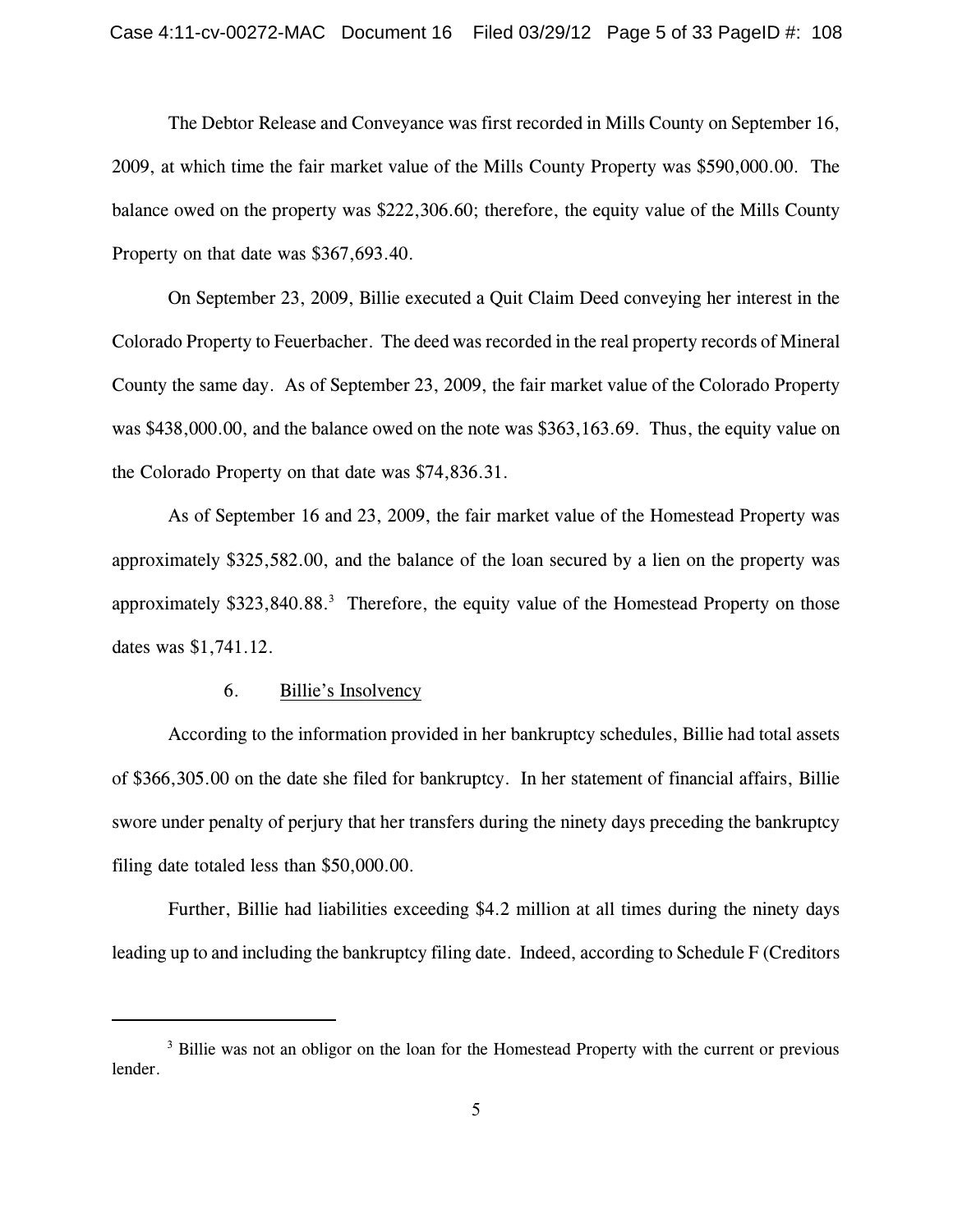Holding Unsecured Non-Priority Claims), Billie owed an undisputed debt of \$4,241,438.01 to TBW Land & Cattle LLC on the date of her bankruptcy filing based on the judgment rendered against her five months earlier.

Billie's liabilities, therefore, were more than the value of her assets at all times during the ninety days leading up to and including the bankruptcy filing date, excluding the Mills County Property and the Colorado Property. Even including these properties, Billie's liabilities exceeded the value of her assets during that time period.

# 7. The Bankruptcy Court's Rulings and Final Judgment

On February 10, 2011, the parties submitted the case to the bankruptcy judge on the facts stated in the Joint Pretrial Order and trial exhibits admitted into evidence by agreement. No witness testimony was offered at trial, either live or by deposition.

The bankruptcy judge entered Findings of Fact and Conclusions of Law on February 11,

2011, ruling in favor of the Trustee. Specifically, the bankruptcy judge determined the following:

- a. The "transfers" of Billie's interests in the Mills County Property and the Colorado Property to Feuerbacher for purposes of § 548 of the Bankruptcy Code and TUFTA occurred on September 16, 2009, and September 23, 2009, respectively, when the conveyance documents were recorded in each county's property records.
- b. The Mills County Property and the Colorado Property were jointly managed community property of Billie at the time of the transfers.
- c. The Trustee had standing to pursue avoidance of both transfers under 11 U.S.C. § 544(b)(1) and TUFTA.
- d. Both transfers were avoidable as constructively fraudulent transfers under § 548 of the Bankruptcy Code because Billie received less than reasonably equivalent value in exchange for the transfers and was insolvent at the time of the transfers.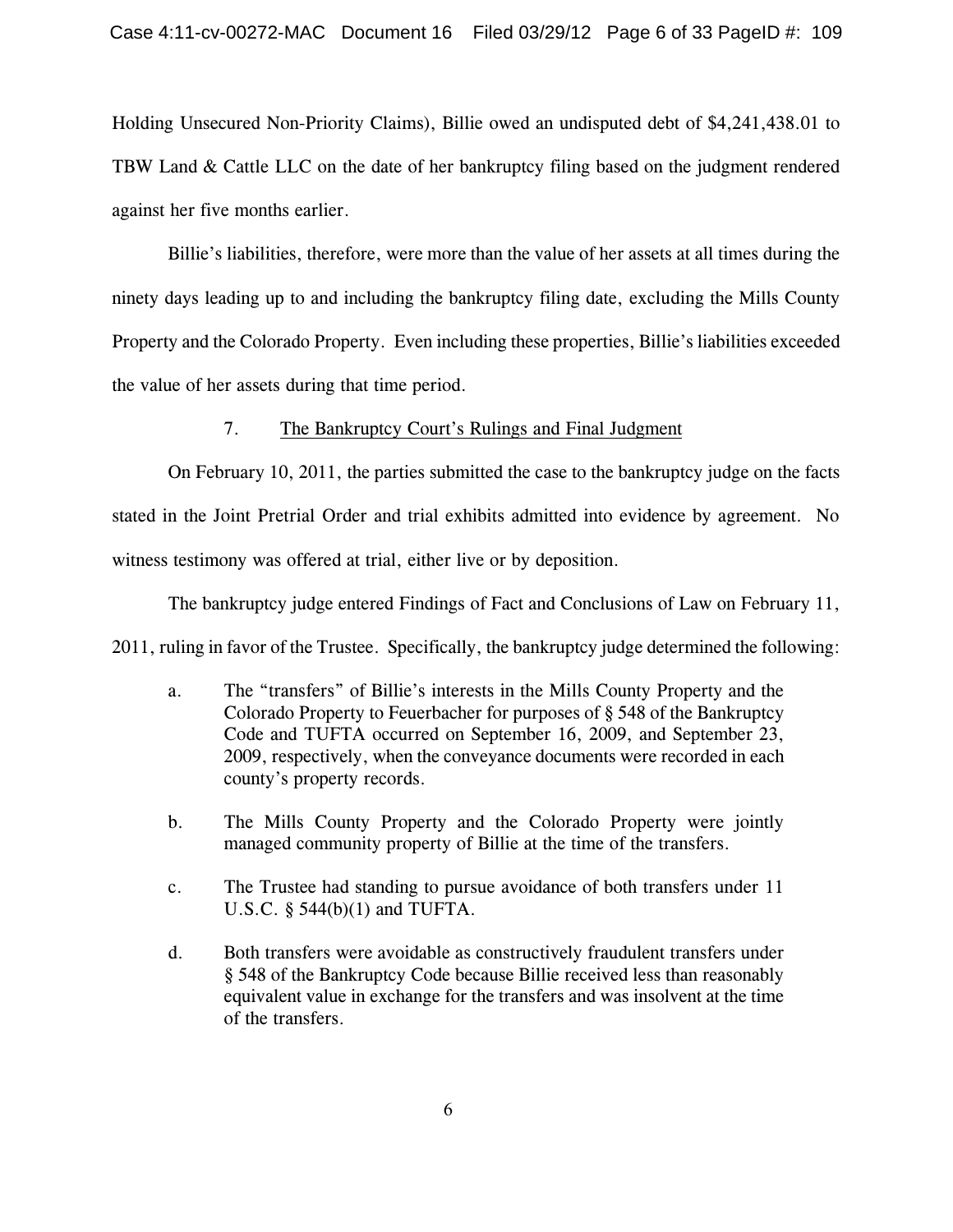- e. The transfer of Billie's interest in the Mills County Property was avoidable as a constructively fraudulent transfer under TUFTA because she received less than reasonably equivalent value in exchange for the transfer and was insolvent at the time of the transfer.
- f. The transfer of Billie's interest in the Colorado Property was avoidable as a constructively fraudulent transfer under TUFTA because she received less than reasonably equivalent value in exchange for the transfer and was insolvent at the time of the transfer.
- g. Both transfers were avoidable as actual fraudulent transfers under § 548 of the Bankruptcy Code and TUFTA because Billie made the transfers with the actual intent to hinder, delay, or defraud one or more of her creditors.
- h. An award of attorney's fees and expenses to the Trustee was appropriate under TUFTA.

The parties agreed to present the issue of attorney's fees and expenses by separate motion, response, and affidavits of counsel. Therefore, the Trustee filed a motion to recover attorney's fees and expenses on February 15, 2011. Feuerbacher did not object or otherwise respond to the Trustee's motion. As a result, the bankruptcy court entered an order on March 21, 2011, granting the Trustee's request. The same day, a final judgment avoiding both transfers and awarding the Trustee attorney's fees and expenses totaling \$26,436.65 pursuant to TUFTA was entered against Feuerbacher. Following the entry of final judgment, the Trustee sold both the Mills County and Colorado Properties after obtaining permission from the bankruptcy court in June 2011.

B. The Appeal

On March 31, 2011, Feuerbacher filed a notice of appeal from the bankruptcy court's final judgment pursuant to 28 U.S.C. § 158. On appeal, Feuerbacher argues that the bankruptcy court's final adjudication of the Trustee's fraudulent transfer claims in the underlying case was unconstitutional in light of the United States Supreme Court's recent decision, *Stern v. Marshall*, \_\_\_ U.S. \_\_\_, 131 S. Ct. 2594 (2011). Feuerbacher also challenges the bankruptcy court's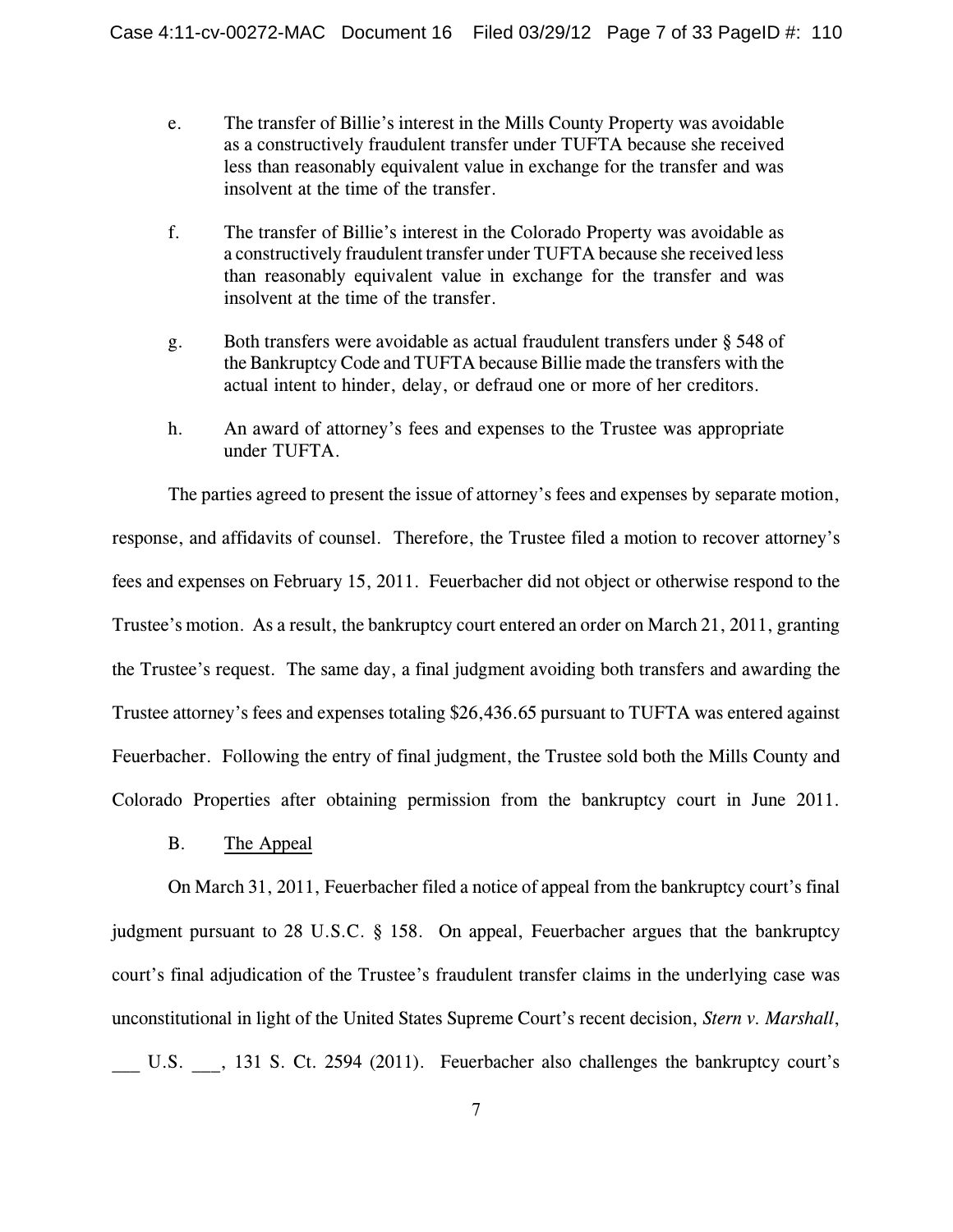application of TUFTA, including its award of attorney's fees pursuant to that statute. Specifically, he asserts that, with respect to the Colorado Property, Colorado, rather than Texas, law governs the Trustee's claim under § 544(b). Lastly, Feuerbacher argues that the bankruptcy court erred in finding both property transfers avoidable as actually fraudulent.

In response, the Trustee contends that: (1) the bankruptcy court had constitutional authority to enter a final judgment in this case; (2) Feuerbacher waived his assertion that Colorado, rather than Texas, law applies; (3) the subsequent sale of the Mills County and Colorado Properties renders Feuerbacher's arguments regarding choice of law and actual fraud moot; (4) the bankruptcy court's alternative finding that the property transfers were avoidable as constructively fraudulent renders Feuerbacher's argument that the court erroneously avoided the transfers as actually fraudulent moot; (5) the bankruptcy court properly applied TUFTA to avoid the transfer of Billie's interest in the Colorado Property and award attorney's fees; and (6) record evidence supports the conclusion that Billie made the transfers of both properties with the actual intent to hinder, delay, or defraud one or more of her creditors.

II. Analysis

### A. Jurisdiction and Constitutional Authority to Enter a Final Judgment

District courts have jurisdiction to hear appeals from "final judgments, orders, and decrees" and, with leave of the court, "other interlocutory orders and decrees" of bankruptcy judges. 28 U.S.C. § 158(a). Pursuant to 28 U.S.C. § 158(c)(2), an appeal from the bankruptcy court to the district court "shall be taken in the same manner as appeals in civil proceedings generally are taken to the courts of appeals from the district courts . . . ."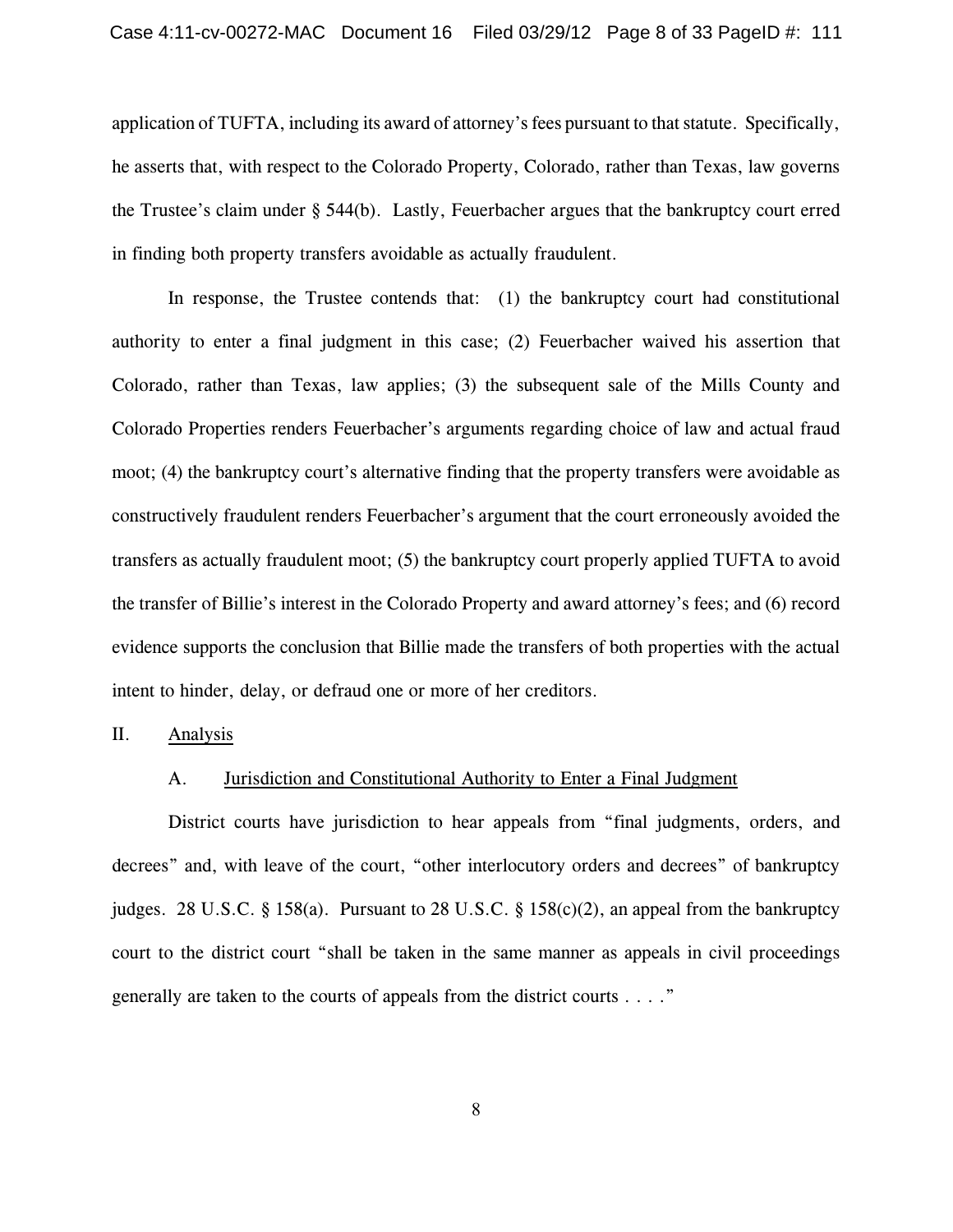Under 28 U.S.C. § 1334, district courts have original, but not exclusive, jurisdiction over "all civil proceedings arising under title 11, or arising in or related to cases under title 11." 28 U.S.C. § 1334(b). Pursuant to 28 U.S.C. § 157(a), bankruptcy proceedings are divided into three categories: (1) those that "aris[e] under title 11"; (2) those that "aris[e] in" a title 11 case; and (3) those that are "related to a case under title 11." 28 U.S.C. § 157(a). Under § 157, district courts may refer all such proceedings to the bankruptcy judges of their district, who may then enter final judgments in "all core proceedings arising under title 11, or arising in a case under title 11." 28 U.S.C. § 157(a), (b)(1). Section 157(b)(2) lists sixteen categories of core proceedings, including "proceedings to determine, avoid, or recover fraudulent conveyances." 28 U.S.C. § 157(b)(2)(H). In non-core proceedings, a bankruptcy judge may only "submit proposed findings of fact and conclusions of law to the district court." 28 U.S.C.  $\S$  157(c)(1).

During the pendency of this appeal, the Supreme Court issued its decision in *Stern*, which discussed a bankruptcy court's constitutional authority to enter final orders on certain core matters. 131 S. Ct. at 2606-20. The *Stern* case involved protracted litigation over the estate of Texas oil tycoon J. Howard Marshall ("Marshall") between the estates of his surviving spouse, Vickie Lynn Marshall, better known as Anna Nicole Smith ("Vickie"), and E. Pierce Marshall, Marshall's son ("Pierce"). *Id.* at 2601.

Shortly before Marshall's death, Vickie filed suit in a Texas probate court alleging that Pierce fraudulently induced his father to sign a living trust agreement excluding Vickie from receiving any portion of Marshall's estate. *Id.* The Texas court rejected Vickie's claim, ruling in favor of Pierce. *Id.* at 2601-02. With her state action pending, Vickie filed for bankruptcy protection in the Central District of California. *Id.* Pierce then filed a complaint and proof of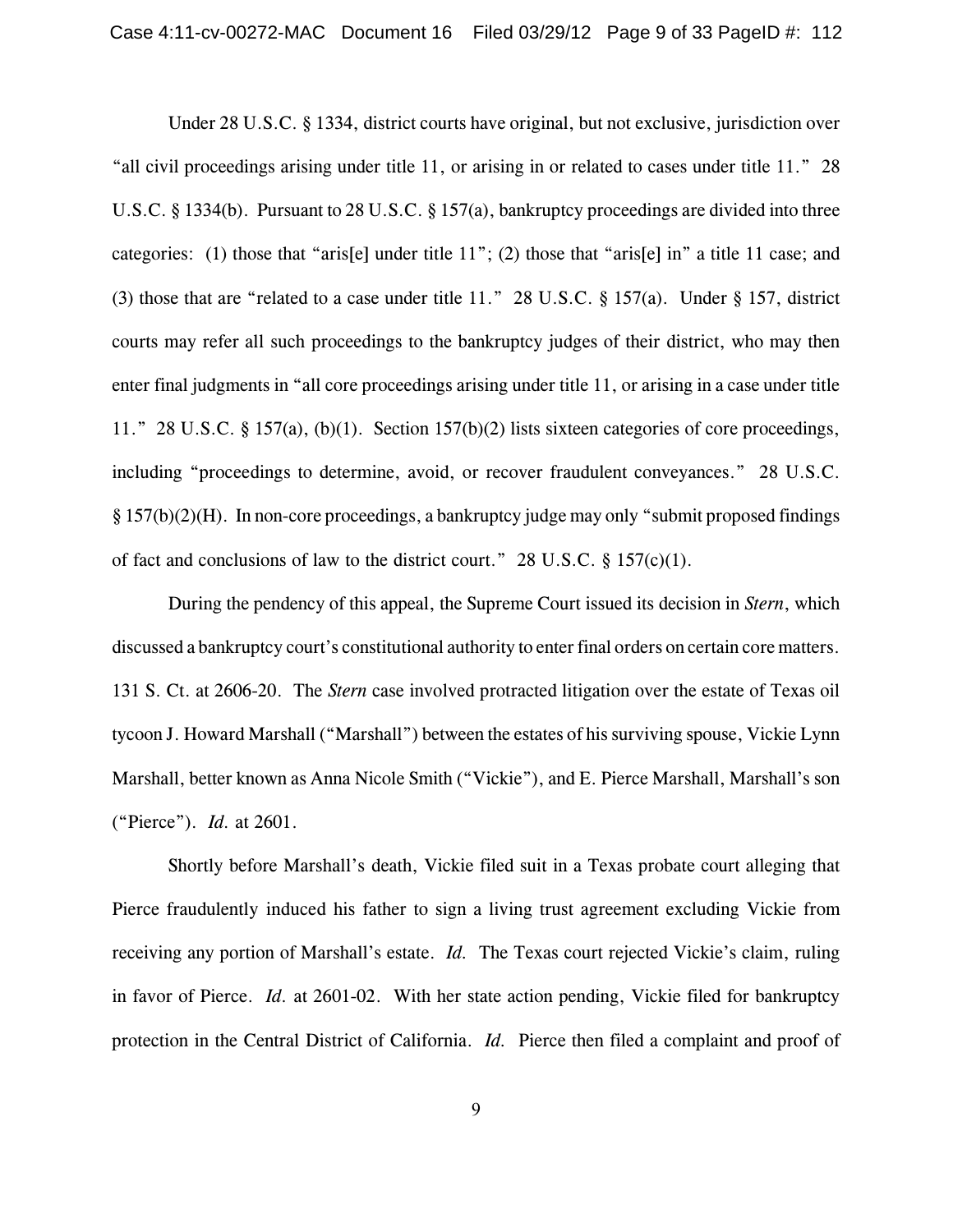claim in the bankruptcy court alleging that Vickie had defamed him. *Id.* at 2601. Vickie responded with a counterclaim seeking damages for Pierce's alleged tortious interference with Marshall's promise to give Vickie a large portion of his property. *Id.*

Following a bench trial, the bankruptcy court ruled in favor of Vickie, awarding her compensatory and punitive damages. *Id.* On appeal, the United States Court of Appeals for the Ninth Circuit held that the bankruptcy court lacked authority to enter judgment on Vickie's counterclaim, finding that the counterclaim, based solely on state law, was not a core proceeding. *Id.* at 2602. The Supreme Court affirmed the Ninth Circuit on different grounds, concluding that, while the bankruptcy court had the statutory authority to issue a final judgment on Vickie's counterclaim because it was a "core" proceeding under the plain text of  $\S 157(b)(2)(C)$  (stating that core proceedings include "counterclaims by the estate against persons filing claims against the estate"), it lacked the constitutional authority to decide the state law counterclaim. *Id.* at 2604-20.

Importantly, although the Supreme Court held that the bankruptcy court lacked the constitutional authority to adjudicate Vickie's counterclaim, it noted that the bankruptcy court did have subject matter jurisdiction pursuant to 28 U.S.C. § 157(b)(2)(C). *See Stern*, 131 S. Ct. at 2607. The Court explained that the allocation of authority set forth in § 157 "to enter final judgment between the bankruptcy court and the district court . . . does not implicate questions of subject matter jurisdiction." *Id.*; *accord In re Refco, Inc.*, 461 B.R. 181, 184 (Bankr. S.D.N.Y. 2011) (rejecting the notion that *Stern* disturbs a bankruptcy court's subject matter jurisdiction over core matters); *In re Soporex, Inc.*, 463 B.R. 344, 362 n.4 (Bankr. N.D. Tex. 2011) ("*Stern* clarified bankruptcy courts' constitutional power, not their subject matter jurisdiction."); *In re Universal Mktg., Inc.*, 459 B.R. 573, 577 (Bankr. E.D. Pa. 2011) ("*Stern* does not affect the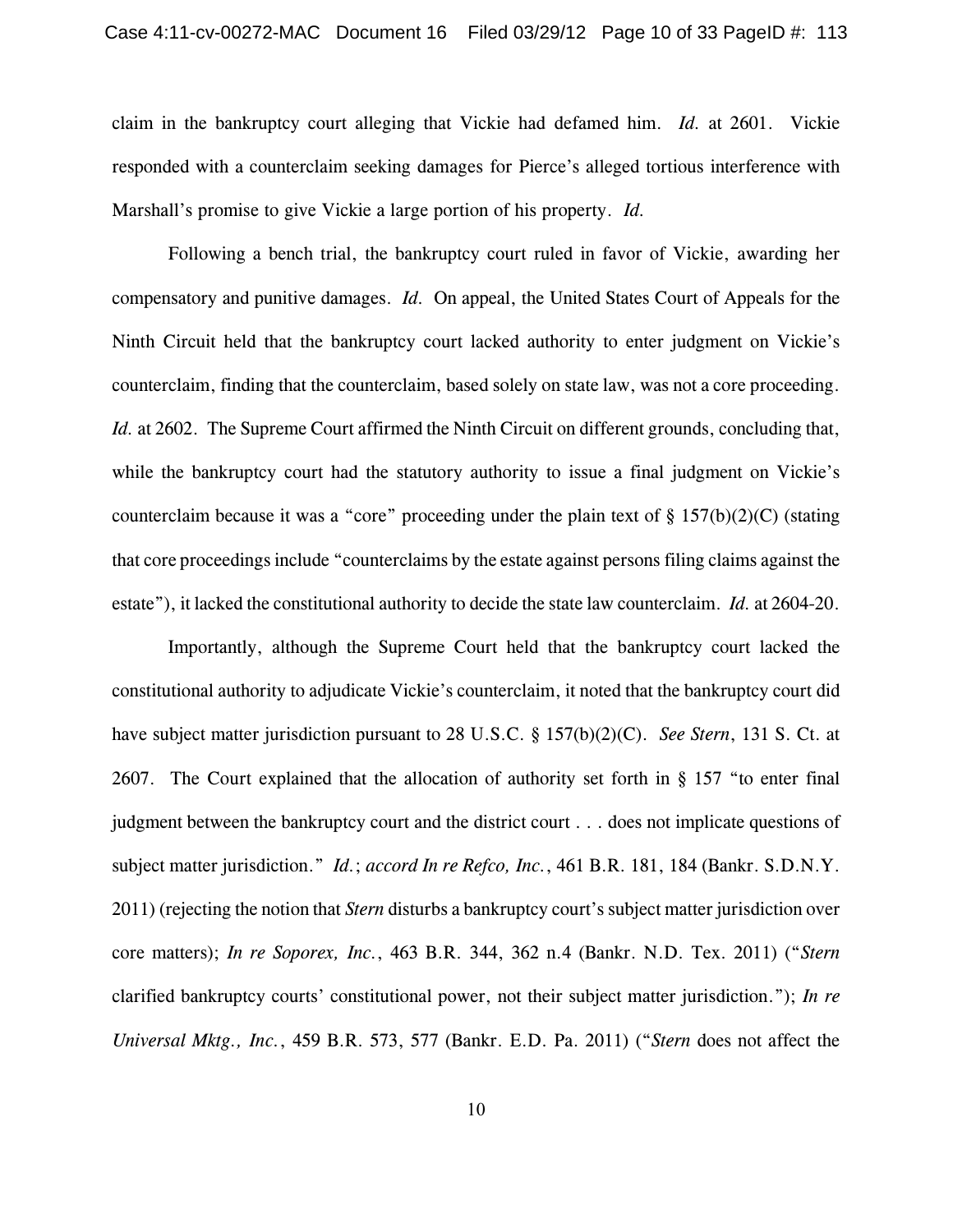exercise of federal bankruptcy jurisdiction. . . ."); *In re Wilderness Crossings, LLC*, Adv. No.

11-80417, 2011 WL 5417098, at \*1 (Bankr. W.D. Mich. Nov. 8, 2011) (same).

The Supreme Court, in a five-to-four decision, asserted numerous reasons for its holding

that the bankruptcy court lacked the constitutional authority to adjudicate Vickie's counterclaim.

As noted by Justice Scalia's concurring opinion:

there are at least seven different reasons given in the Court's opinion for concluding that an Article III judge was required to adjudicate this lawsuit: that it was one "under state common law" which was "not a matter that can be pursued only by grace of the other branches," *ante*, at 27; that it was "not 'completely dependent upon' adjudication of a claim created by federal law," *ibid.*; that "Pierce did not truly consent to resolution of Vickie's claim in the bankruptcy court proceedings," *ibid.*; that "the asserted authority to decide Vickie's claim is not limited to a 'particularized area of the law,'" *ante*, at 28; that "there was never any reason to believe that the process of adjudicating Pierce's proof of claim would necessarily resolve Vickie's counterclaim," *ante*, at 32; that the trustee was not "asserting a right to recovery created by federal bankruptcy law," *ante*, at 33; and that the Bankruptcy Judge "ha[d] the power to enter 'appropriate orders and judgments'—including final judgments—subject to review only if a party chooses to appeal," *ante*, at 35.

*Stern*, 131 S. Ct. 2621.

Application of the aforementioned rationales to the case at bar reveals that *Stern* does not preclude the bankruptcy court from issuing a final judgment on claims where, as here, the Trustee seeks to recover fraudulent transfers. *See In re Refco*, 461 B.R. at 187. First, the Trustee's fraudulent transfer claims against Feuerbacher—unlike the counterclaim in *Stern*—flow directly from a federal statutory scheme; namely, 11 U.S.C. §§ 544(b) and 548. *Id.*; *see In re Kaiser*, 722 F.2d 1574, 1582 (2d Cir. 1983) ("This [fraudulent conveyance] action is inextricably tied to the creation of the estate in bankruptcy for the benefit of [the debtor's] creditors; there would be no cause of action without the federal bankruptcy statutes that authorize it."); *In re Custom Contractors, LLC*, 462 B.R. 901, 907 (Bankr. S.D. Fla. 2011) (fraudulent transfer claims under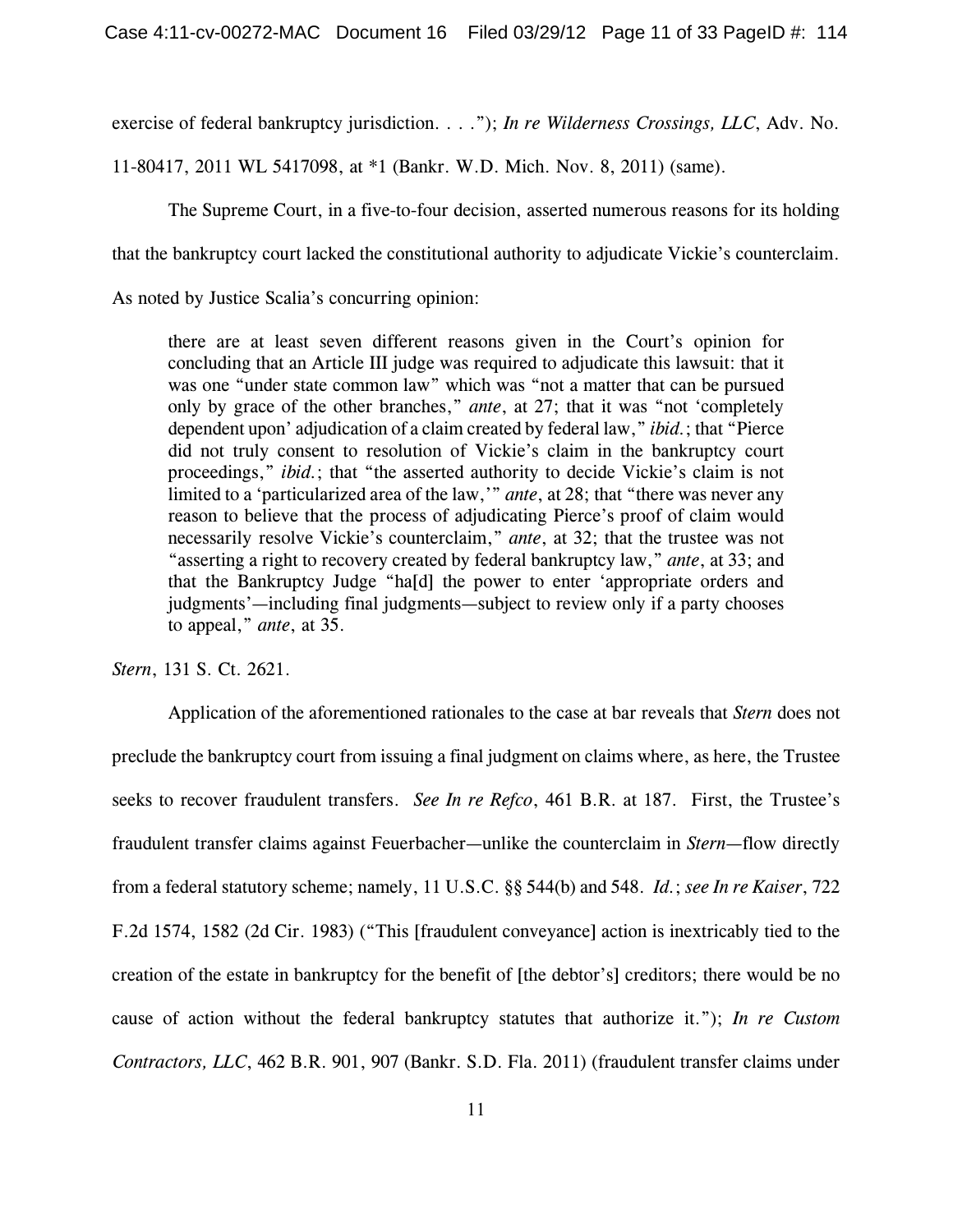§§ 544 and 548 "would not exist but for the bankruptcy"); *In re Universal Mktg., Inc.*, 459 B.R. at 576 (holding that a fraudulent conveyance claim brought pursuant to § 544 is a federal bankruptcy cause of action, not a "state law action independent of the federal bankruptcy law") (emphasis omitted). Logically, therefore, such claims are "completely dependent upon adjudication of a claim created by federal law." *In re Refco*, 461 B.R. at 187 (quoting *Stern*, 131 S. Ct. at 2614); *accord In re Am. Bus. Fin. Servs., Inc.*, 457 B.R. 314, 319 (Bankr. D. Del. 2011) (describing fraudulent transfer claims as "relat[ing] entirely to matters integral to the bankruptcy case"). In addition, "the adjudication of fraudulent transfer claims in a bankruptcy context is a particularized area of the law . . . because of the place such litigation often takes in the overall case and the familiarity of bankruptcy courts not only with the Bankruptcy Code's fraudulent transfer scheme but also with how such cases are developed, paid for, litigated and resolved in the multi-party bankruptcy context, which differs significantly from the two-party state law setting." *In re Refco*, 461 B.R. at 187 (internal quotations and citations omitted).

Furthermore, as one court has recognized, "the pursuit of avoidance claims has been 'a core aspect of the administration of bankrupt estates since the 18th century, . . . [and] tied to, if not solely based on, the bankruptcy courts' 'principally *in rem* jurisdiction.'" *In re Refco*, 461 B.R. at 187 (quoting *Cent. Va. Cmty. Coll. v. Katz*, 546 U.S. 356, 369-73 (2006)); *see also In re French*, 440 F.3d 145, 151 (4th Cir.), *cert. denied*, 549 U.S. 815 (2006). Indeed, "[s]ince the enactment of the Bankruptcy Code, the management and determination of statutory avoidance claims has been a primary function of the bankruptcy courts. Such claims often play a prominent role in bankruptcy cases, either because of their sheer numbers or because of the effect that the potential avoidance of a transfer, lien or obligation may have on creditors' recoveries." *In re*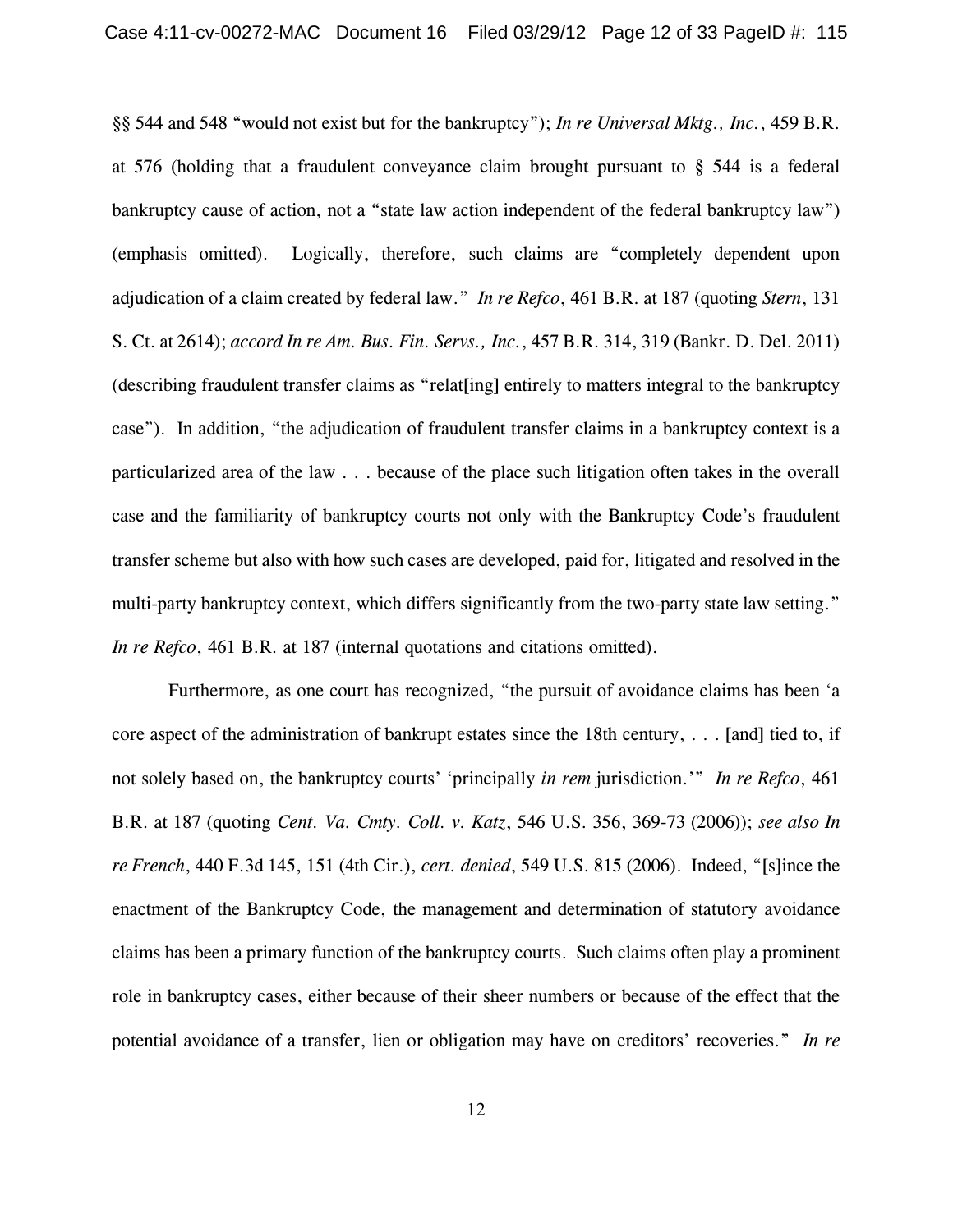*Refco*, 461 B.R. at 187 (also opining that the "ability to manage efficiently the investigation and litigation of such claims, and their possible global settlement, decreases if handled on a piecemeal basis by different judges, no matter how talented").

Despite the above-mentioned differences between this case and the state law tortious interference claim in *Stern*, some courts have concluded that bankruptcy courts lack constitutional authority to adjudicate fraudulent conveyance actions based on *Stern*'s reliance on two prior Supreme Court decisions, *N. Pipeline Constr. Co. v. Marathon Pipe Line Co.*, 458 U.S. 50 (1982) and *Granfinanciera, S.A. v. Nordberg*, 492 U.S. 33 (1989). *See, e.g., Adelphia Recovery Trust v. FLP Grp., Inc.*, No. 11CIV6847, 2012 WL 264180, at \*5 (S.D.N.Y. Jan. 30, 2012); *In re Innovative Commc'n Corp.*, Adv. No. 08–3004, 2011 WL 3439291, \*3 (Bankr. D.V.I. Aug. 5, 2011); *In re Blixseth*, Adv. No. 10-00088, 2011 WL 3274042, at \*11 (Bankr. D. Mont. Aug. 1, 2011). In *N. Pipeline Constr. Co.*, the Supreme Court created a public rights exception permitting Congress to assign constitutionally certain cases involving public rights to non-Article III, legislative courts, such as the bankruptcy court. *Stern*, 131 S. Ct. 2597. *Stern* contrasted cases within the reach of the public rights exception—those "arising 'between the Government and persons subject to its authority in connection with the performance of the constitutional functions of the executive or legislative departments'—and those that were instead matters 'of private right, that is, of the liability of one individual to another under the law as defined.'" *Stern*, 131 S. Ct. at 2597–98 (quoting *Crowell v. Benson*, 285 U.S. 22, 50-51 (1932)). In *Granfinanciera*, the Court held that fraudulent conveyance and preferential transfer action defendants who had not submitted proofs of claim against the bankruptcy estate were entitled to a jury trial and, consequently, did not fall within the public rights exception. *Granfinanciera*, 492 U.S. at 56. In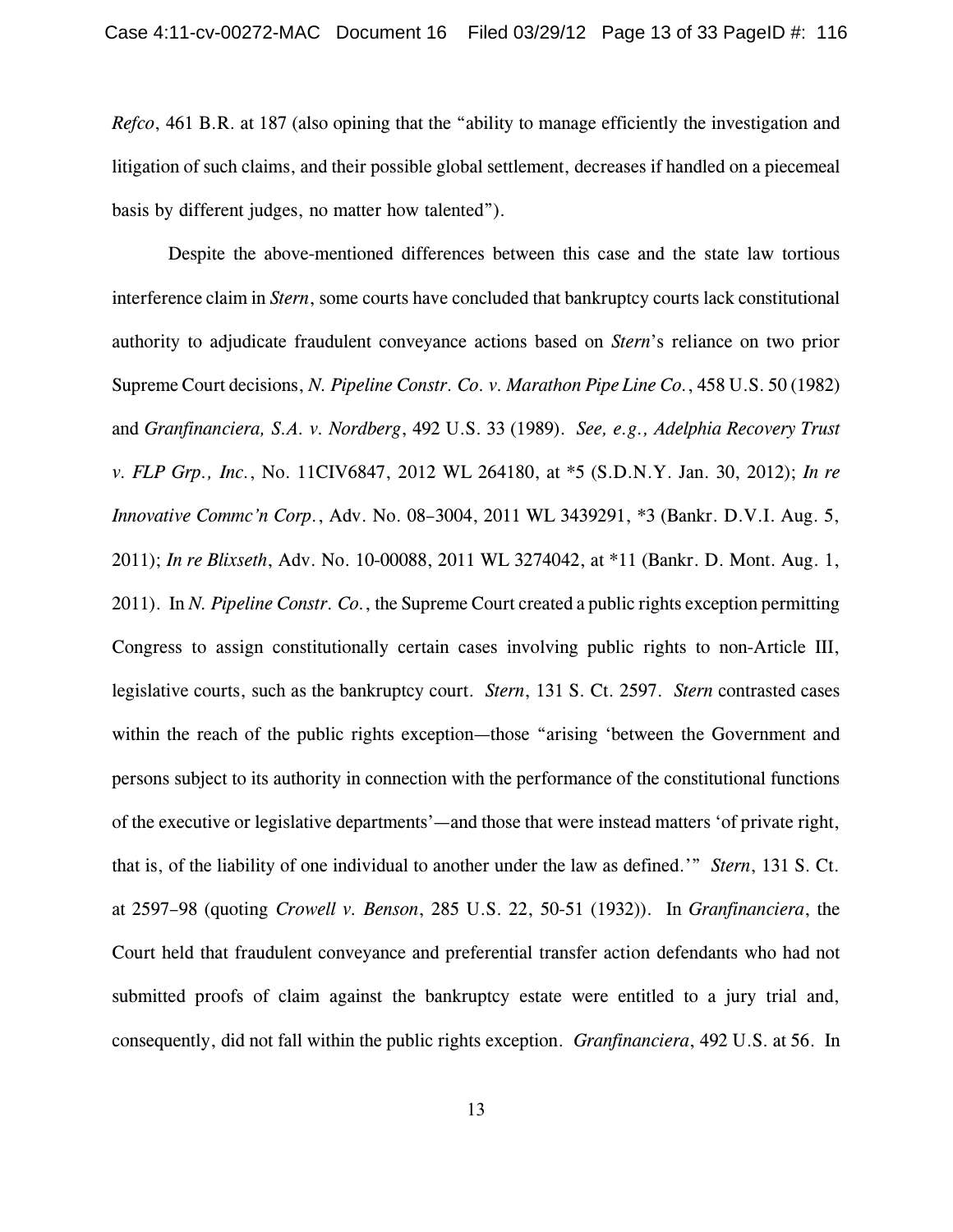concluding that Vickie's claim did not come within the public rights exception, the Court, citing *Granfinanciera*, stated that because "fraudulent conveyance suits were 'quintessentially suits at common law that more nearly resemble state law contract claims brought by a bankrupt corporation to augment the bankruptcy estate than they do creditors' hierarchically ordered claims to a pro rata share of the bankruptcy res[,] . . . a fraudulent conveyance action is "more accurately characterized as a private rather than a public right." *Stern*, 131 S. Ct. at 2614 (quoting *Granfinanciera*, 492 U.S. at 55-56).

The *Stern* Court stated that the distinction in *Granfinanciera* "between actions that seek to 'augment the bankruptcy estate' and those that seek 'a pro rata share of the bankruptcy res,' reaffirms that Congress may not bypass Article III simply because a proceeding may have *some* bearing on a bankruptcy case[.]" *Stern*, 131 S. Ct. at 2618 (emphasis in original). Although some courts view this language as limiting a bankruptcy court's authority to adjudicate fraudulent conveyance actions, others opine that the "Court's use of the word 'reaffirm' makes clear than nothing has changed." *In re Custom Contractors, LLC*, 462 B.R. at 907-08 (citing *In re Safety Harbor Resort & Spa*, 456 B.R. 703, 717 (Bankr. M.D. Fla. 2011)). As recognized by the court in *In re Custom Contractors, LLC*:

Neither *Stern*, nor *Granfinanciera*[,] hold that bankruptcy courts lack authority to enter final judgments in fraudulent transfer actions. "In fact, the Supreme Court [in *Granfinanciera*] went to great lengths to emphasize that issue was not even before it in that case." *Id.* (citing *Granfinanciera*, 492 U.S. at 64 n.19, 109 S. Ct. 2782). Indeed, the "sole issue in *Granfinanciera* was whether the Seventh Amendment conferred on petitioners a right to a jury trial in the face of Congress' decision to allow a non-Article III tribunal to adjudicate the claims against them." *Id.* Judge Williamson further noted in *Safety Harbor*, that "the language from *Granfinanciera* that some courts and commentators fear may limit bankruptcy courts' jurisdiction—language relied on by the *Stern* Court—has been the law for over twenty years." *Id.* Yet, neither Judge Williamson nor this Court is "aware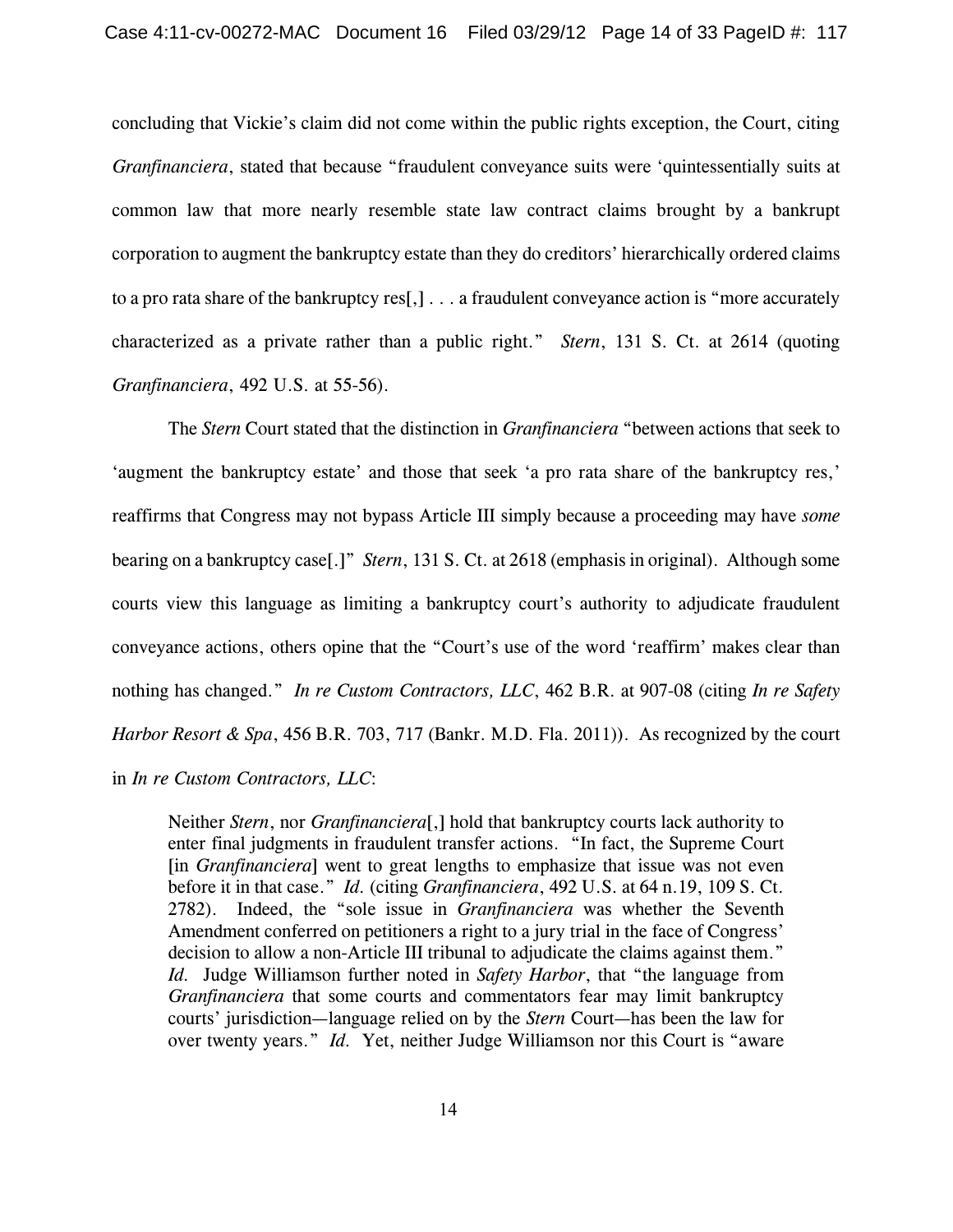of a single case during the twenty years preceding *Stern* challenging a bankruptcy court's authority to enter final judgments in fraudulent conveyance actions." *Id.*

462 B.R. at 907-08. This view appears consistent with that of numerous other courts advocating a narrow interpretation of *Stern*. *See, e.g.*, *In re Civic Partners Sioux City, LLC*, No. 11-00829, 2012 WL 761361, at \*8 (Bankr. N.D. Iowa Mar. 8, 2012); *In re Arbogast*, \_\_\_ B.R. \_\_\_, No. 10-2092, 2012 WL 390214, at \*33-34 (Bankr. W.D. Pa. Feb. 7, 2012); *In re Direct Response Media, Inc.*, B.R. , No. 10-10058, 2012 WL 112503, at \*10 (Bankr. D. Del. Jan. 12, 2012); *In re Refco, Inc.*, 461 B.R. at 192; *Mercury Co., Inc. v. FNF Sec. Acquisition, Inc.*, 460 B.R. 778, 783-84 (D. Colo. 2011); *Kurz v. Emak Worldwide, Inc.*, 464 B.R. 635, 645 n.6 (D. Del. 2011); *In re Am. Bus. Fin. Servs., Inc.*, 457 B.R. at 319.

Indeed, the *Stern* decision is "replete with language emphasizing that the ruling should be limited to the unique circumstances of that case. . . ." *In re Salander O'Reilly Galleries*, 453 B.R. 106, 115 (Bankr. S.D.N.Y. 2011); *see Stern*, 131 S. Ct. at 2620 (characterizing the opinion as "narrow," and holding that "Congress, in one isolated respect, exceeded [Article III's] limitation [on Congress' power] in the Bankruptcy Act of 1984" such that "[t]he Bankruptcy Court below lacked the constitutional authority to enter a final judgment on a state law counterclaim that is not resolved in the process of ruling on a creditor's proof of claim") (opining that the removal of counterclaims such as Vickie's from core bankruptcy jurisdiction does not "meaningfully change[] the division of labor in the current statute") (stating that its decision "does not change all that much"); *accord In re Civic Partners Sioux City, LLC*, 2012 WL 761361, at \*8 (describing *Stern's* holding as "very narrow"); *In re Arbogast*, 2012 WL 390214, at \*33 (construing *Stern* "narrowly"); *In re Direct Response Media, Inc.*, 2012 WL 112503, at \*10 (same); *In re Refco,*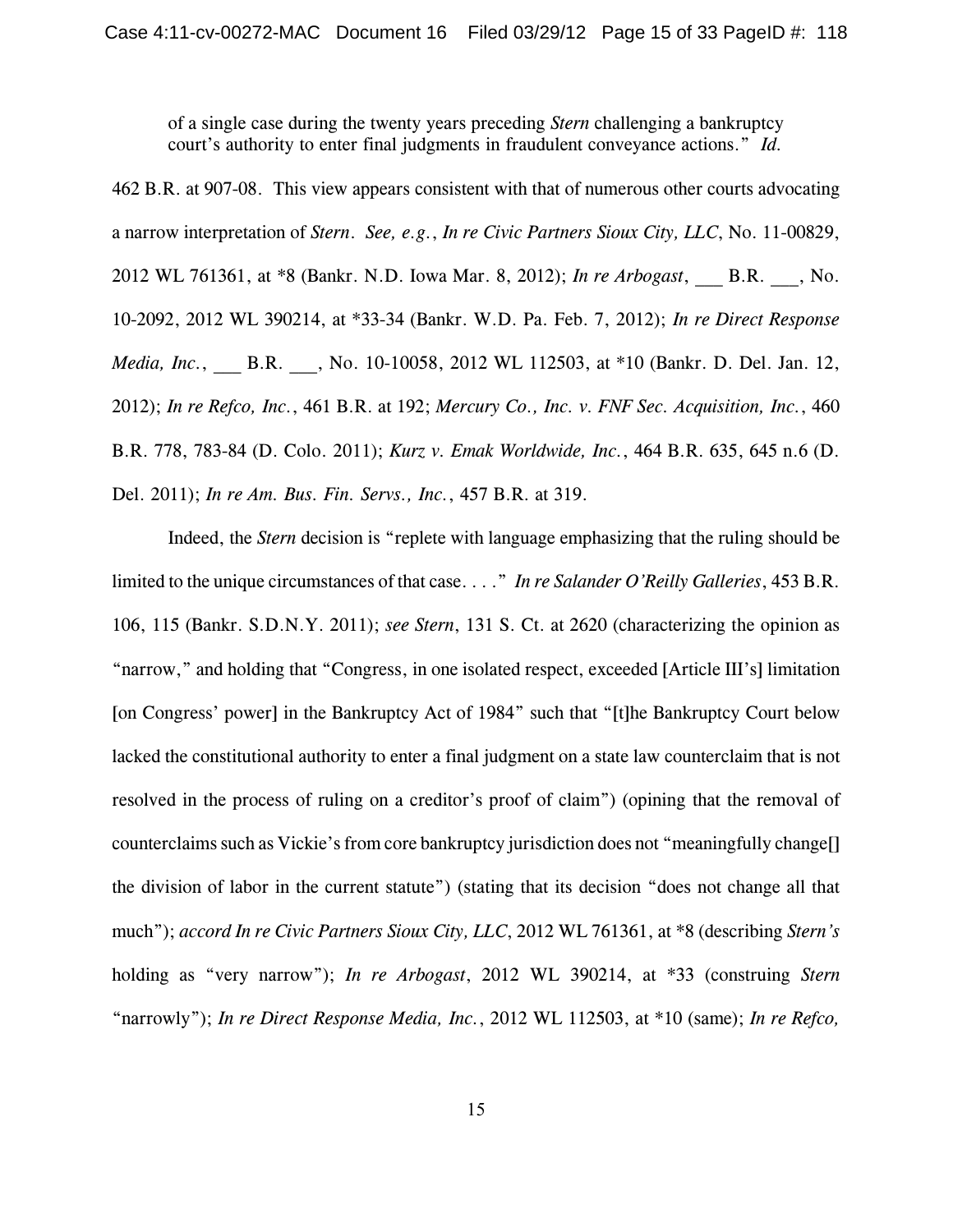*Inc.*, 461 B.R. at 191-92 (same); *Mercury Co., Inc.*, 460 B.R. at 783-84 (same); *Kurz*, 464 B.R. at 645 n.6 (same); *In re Am. Bus. Fin. Servs., Inc.*, 457 B.R. at 319 (same).

In light of *Stern*'s limiting language, at least four other courts have held that bankruptcy courts may issue final judgments in fraudulent conveyance actions. *See In re Arbogast*, 2012 WL 390214, at \*33 ("[T]his Court concludes that it possesses the constitutional authority to enter a final judgment in the Arbogast Fraudulent Transfer Action."); *In re Direct Response Media, Inc.*, 2012 WL 112503, at \*11 (adopting a narrow interpretation of *Stern* and holding that the "fraudulent transfer claims arise . . . under Title 11 and in a case under Title 11 and are by definition "core" issues under  $\lceil \frac{8}{9} \cdot 157(b)(2)(H) \rceil$  for which a bankruptcy court has authority to enter final adjudications."); *In re Refco, Inc.*, 461 B.R. at 192 (holding that "Article III of the Constitution does not prohibit the bankruptcy courts' determination of fraudulent transfer claims under 11 U.S.C. §§ 544 and 548 by final judgment"); *In re Am. Bus. Fin. Servs., Inc.*, 457 B.R. at 319 (finding *Stern* inapplicable to avoidance actions).

Therefore, it appears that "*Stern* did not strike the entire structure in 28 U.S.C. § 157 allocating the division of authority into core and non-core proceedings." *In re Civic Partners Sioux City, LLC*, 2012 WL 761361, at \*8. Indeed, aside from § 157(b)(2)(C), "*Stern* did not strike down or even address the other enumerated examples of core proceedings in §  $157(b)(2)$ ," including § 157(b)(2)(H), the section at issue here. *Id.* Consequently, the court finds that *Stern* did not preclude the bankruptcy court from adjudicating the Trustee's fraudulent conveyance claims brought pursuant to §§ 544(b) and 548.

Assuming *arguendo* that the bankruptcy court was without the constitutional power to enter a final judgment in this case, the vast majority of courts to confront the issue have concluded that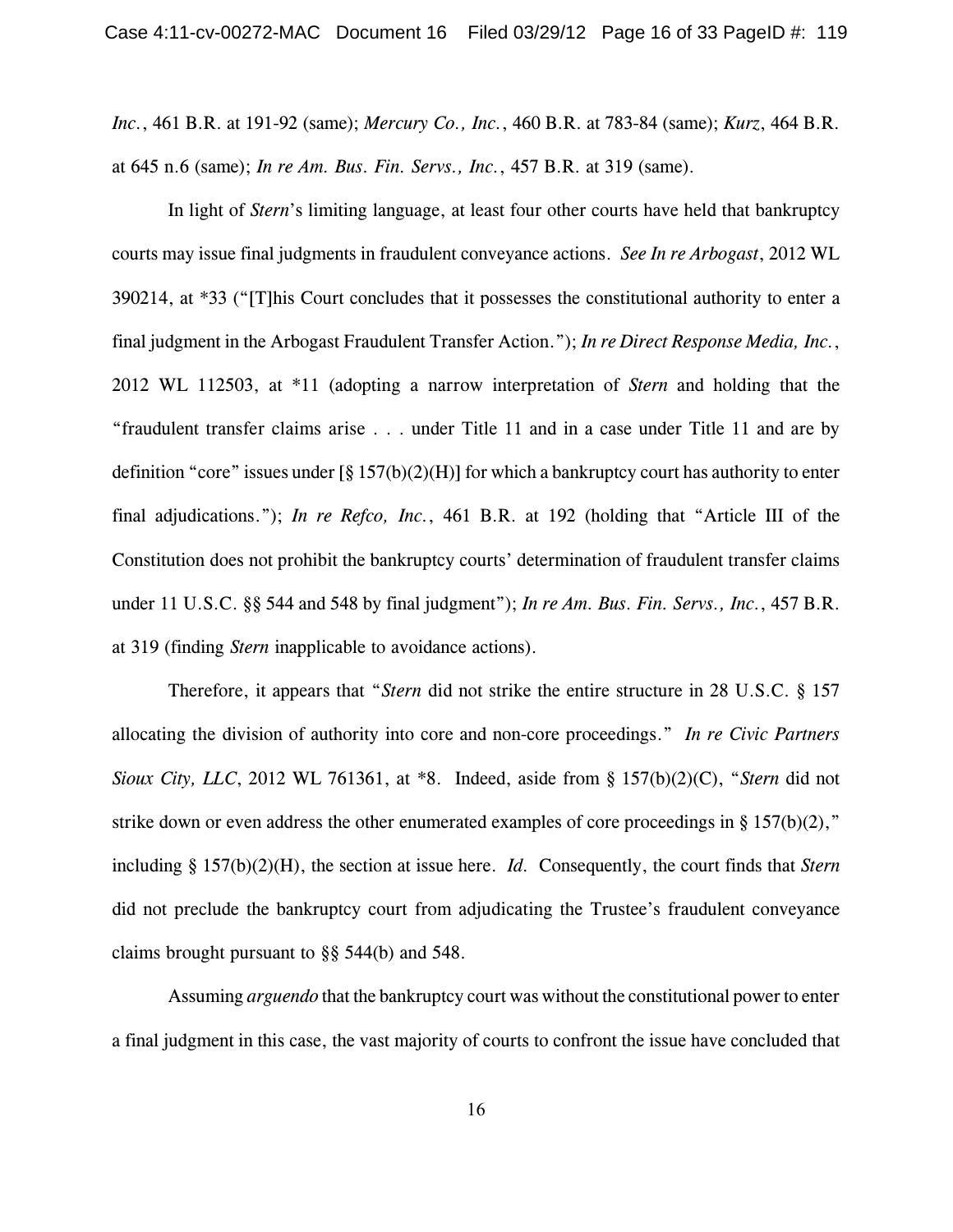bankruptcy courts nonetheless have unquestioned authority to submit proposed findings and conclusions of law. *See, e.g.*, *In re Rothstein, Rosenfeldt, Adler, P.A.*, No. 11-62612, 2012 WL 882497, at \*3 (S.D. Fla. Mar. 14, 2012) (collecting cases); *In re Containership Co. (TCC) A/S*, No. 11-12622, 2012 WL 443716, at \*10 (Bankr. S.D.N.Y. Feb. 12, 2012); *In re Soporex, Inc.*, 463 B.R. at 364; *Kelly v. JPMorgan Chase & Co.*, 464 B.R. 854, 861 (D. Minn. 2011). Hence, whether this appeal is subject traditional standards of appellate review or the less deferential *de novo* review, the outcome remains the same.<sup>4</sup>

### B. Choice of Law

With regard to the Colorado Property, Feuerbacher challenges the propriety of the bankruptcy court's award of attorney's fees to the Trustee pursuant to his claim under 11 U.S.C. § 544(b). Specifically, Feuerbacher argues that the court incorrectly applied Texas, rather than Colorado, law. In response, the Trustee points out that Feuerbacher did not raise the issue in his trial brief or in the Joint Pretrial Order, which included the parties' agreement that "Texas laws determine property interests in this case." Feuerbacher neither contests this assertion nor identifies any place in the record where he preserved the argument for appeal. As a result, the choice of law issue is waived. *See Em'rs Ins. of Wausa v. Occidental Petroleum Corp.*, 978 F.2d

 $<sup>4</sup>$  In reviewing a decision of the bankruptcy court, Rule 8013 of the Federal Rules of Bankruptcy</sup> Procedure requires the court to accept the bankruptcy court's findings of fact unless clearly erroneous and to examine *de novo* the conclusions of law. *See Drive Fin. Servs., L.P. v. Jordan*, 521 F.3d 343, 346 (5th Cir. 2008); *In re Soileau*, 488 F.3d 302, 305 (5th Cir. 2007); *Carrieri v. Jobs.com Inc.*, 393 F.3d 508, 517 (5th Cir. 2004); *In re Homeowners Mortg. & Equity, Inc.*, 354 F.3d 372, 375 (5th Cir. 2003); *Richmond Leasing Co. v. Capital Bank, N.A.*, 762 F.2d 1303, 1307-08 (5th Cir. 1985). A finding of fact is clearly erroneous when although there is evidence to support it, the reviewing court is left with a firm and definite conviction that a mistake has been committed. *See Wilson v. Huffman (In re Missionary Baptist Found. of Am.)*, 712 F.2d 206, 209 (5th Cir. 1983); *see In re Perry*, 345 F.3d 303, 309 (5th Cir. 2003) (quoting *In re Dennis*, 330 F.3d 696, 701 (5th Cir. 2003)). A "bankruptcy judge's findings of fact and conclusions of law [that] are construed as proposed findings and conclusions . . . receive *de novo* review." *In re Colony Beach & Tennis Club Ass'n, Inc.*, 454 B.R. 209, 215 (M.D. Fla. 2011).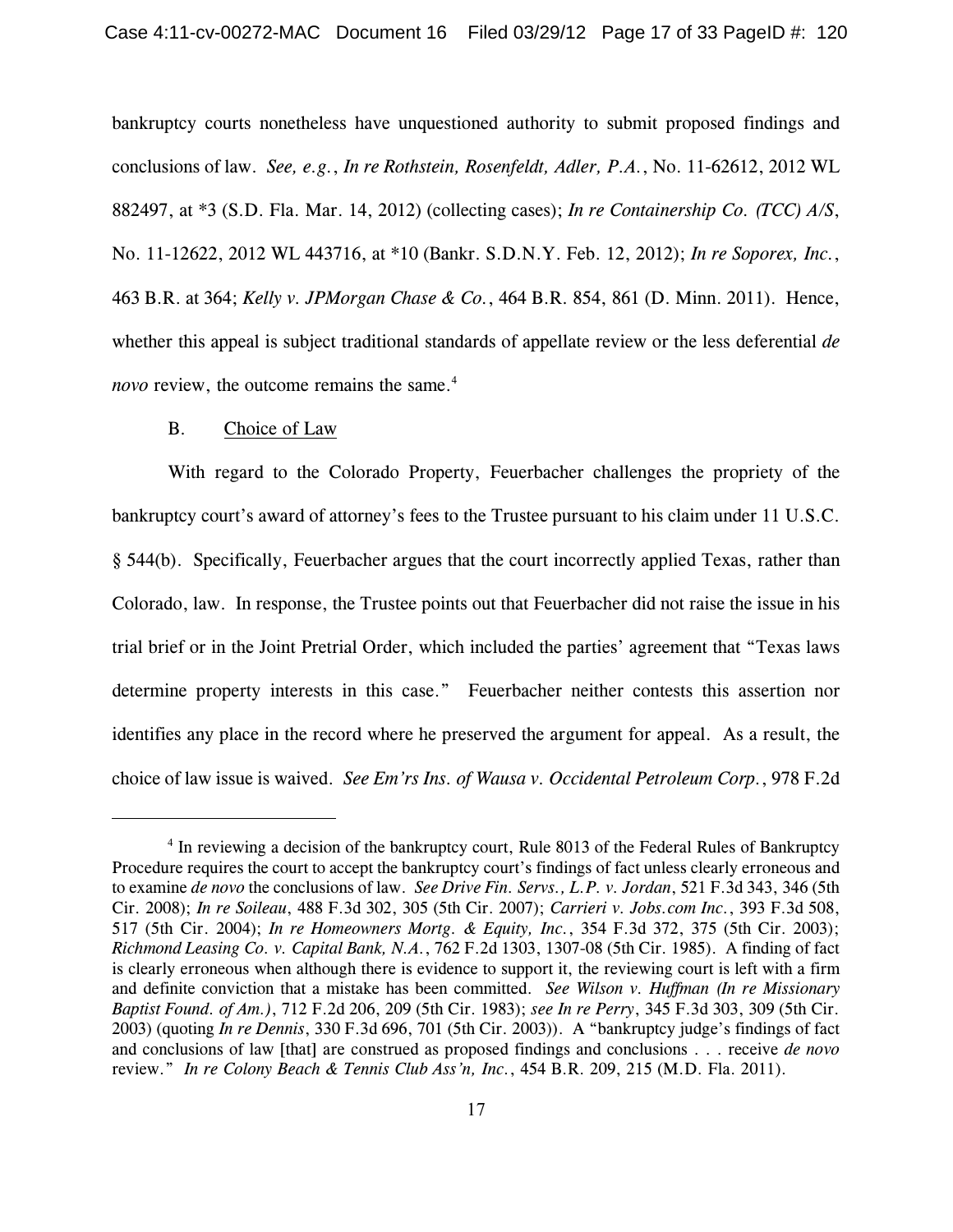1422, 1430 (5th Cir. 1992) (parties are bound by the theory of law they argued in the district court absent manifest injury); *Roth v. Mims*, 298 B.R. 272, 284 (N.D. Tex. 2003) (finding choice of law issue waived where it was "not adequately raised or brought to the bankruptcy court's attention in time to be properly considered, and the bankruptcy court did not did not err in failing to consider the issue").

Nevertheless, the bankruptcy court correctly applied Texas law in this case. Section 544(b) of the Bankruptcy Code provides that a bankruptcy trustee "may avoid any transfer of an interest of the debtor in property or any obligation incurred by the debtor that is voidable under *applicable law* by a creditor holding an unsecured claim. . . ." 11 U.S.C. § 544(b)(1) (emphasis added). "The Fifth Circuit has not ruled on whether bankruptcy courts should apply federal or state choice of law rules." *In re Cyrus II P'ship*, 413 B.R. 609, 619 (Bankr. S.D. Tex. 2008); *accord In re Soporex, Inc.*, 446 B.R. 750, 761 (Bankr. N.D. Tex. 2011). Specifically, it has not determined whether the federal choice of law rule—the independent judgment test—or the forum state's choice of law rules should be applied in bankruptcy actions brought pursuant to § 544(b). *See In the Matter of Mirant Corp.* ("*Mirant*"), F.3d , No. 11-10070, 2012 WL 919620, at \*5 (5th Cir. Mar. 20, 2012) (citing *Woods–Tucker Leasing Corp. of Ga. v. Hutcheson–Ingram Dev. Co.*, 642 F.2d 744, 748 (5th Cir. 1981)).

With regard to fraudulent transfer actions brought pursuant to  $\S$  544(b), the Fifth Circuit has stated that such claims "sound in tort" and recognized that Texas courts apply "the 'most significant relationship' test as enunciated in Sections 6 and 145 of the Restatement (Second) of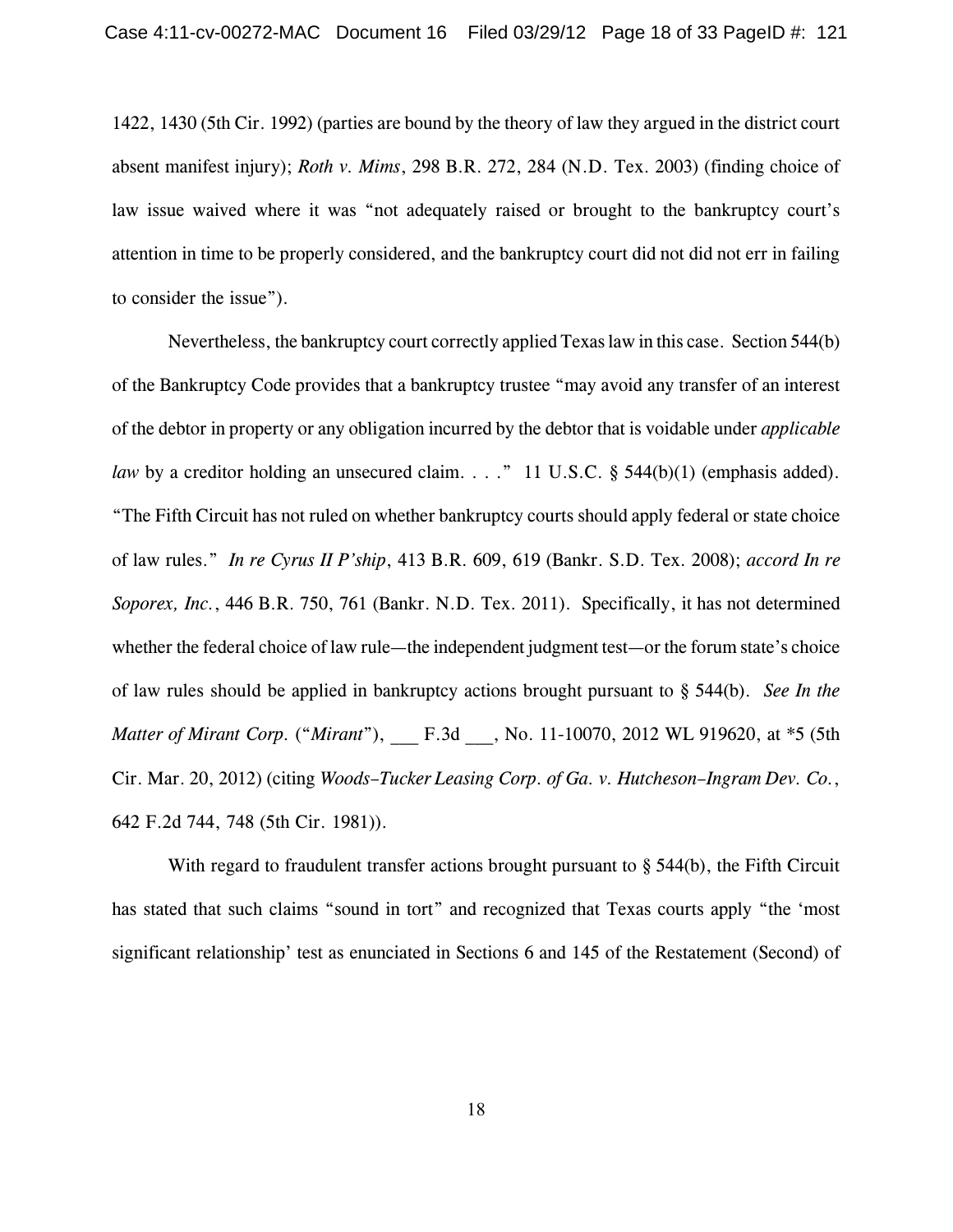Conflicts" to tort claims.<sup>5</sup> Mirant, 2012 WL 919620, at \*5 (citing *In re Cyrus II P'ship*, 413 B.R. at 619) (opining that claim under § 544(b) to recover fraudulent conveyance of real property was more "appropriately characterized as [a] tort action"); *Gutierrez v. Collins*, 583 S.W.2d 312, 318 (1979) (holding that Texas courts apply § 145 to tort claims)). "Because the independent judgment test 'is "essentially synonymous with the most significant relationship approach adopted by" the Restatement (Second) Conflict of Laws,'" the court need not resolve which choice of law test applies here. *Mirant*, 2012 WL 919620, at \*5 (quoting *In re Cyrus II P'ship*, 413 B.R. at 615 (quoting *In re Kaiser Steel Corp.*, 87 B.R. 154, 158 (Bankr. D. Colo. 1988))); *accord In re Soporex, Inc.*, 446 B.R. at 761. Indeed, "Sections 6 and 145 of the Restatement (Second) of Conflict of Laws . . . provide the appropriate analytical framework." *Mirant*, 2012 WL 919620, at \*5; *In re Cyrus II P'ship*, 413 B.R. at 621 (holding that §§ 6 and 145 of the Restatement apply to choice of law issues in § 544(b) actions to recover fraudulent transfers of real property).

<sup>&</sup>lt;sup>5</sup> The court recognizes that  $\S 223$  of the Restatement (Second) generally applies to claims involving the validity and effect of conveyances in land. *See* RESTATEMENT (SECOND) OF CONFLICT OF LAWS § 223 (1971). Section 223 states that "[w]hether a conveyance transfers an interest in land and the nature of the interest transferred are determined by the law that would be applied by the courts of the situs. These courts would usually apply their own local law in determining such questions." *Id.* In this case, while the "subject transfer is for real property, the issue is whether the transfer is fraudulent as to creditors" in the context of a § 544(b) claim. *See In re Cyrus II P'ship*, 413 B.R. at 616. Because the "purpose of the Bankruptcy Code's avoidance provisions . . . is to prevent debtors from illegitimately disposing of property that should be available to their creditors," and because such claims "seek to achieve these goals by rewinding injuries caused to the bankruptcy estate and its creditors by fraudulent conveyances," avoidance actions under § 544(b) "are appropriately characterized as tort actions." *Id.* at 619 (applying §§ 145 and 6 of the Restatement instead of § 223 to an allegedly fraudulent transfer of realty) (internal citations and quotations omitted). Moreover, in light of the Fifth Circuit's recent statement that "[a]voidance actions pursuant to 11 U.S.C. § 544(b) sound in tort," it appears that §§ 145 and 6 contain the appropriate analytical framework for the issues presented in this case. *See Mirant*, 2012 WL 919620, at \*5.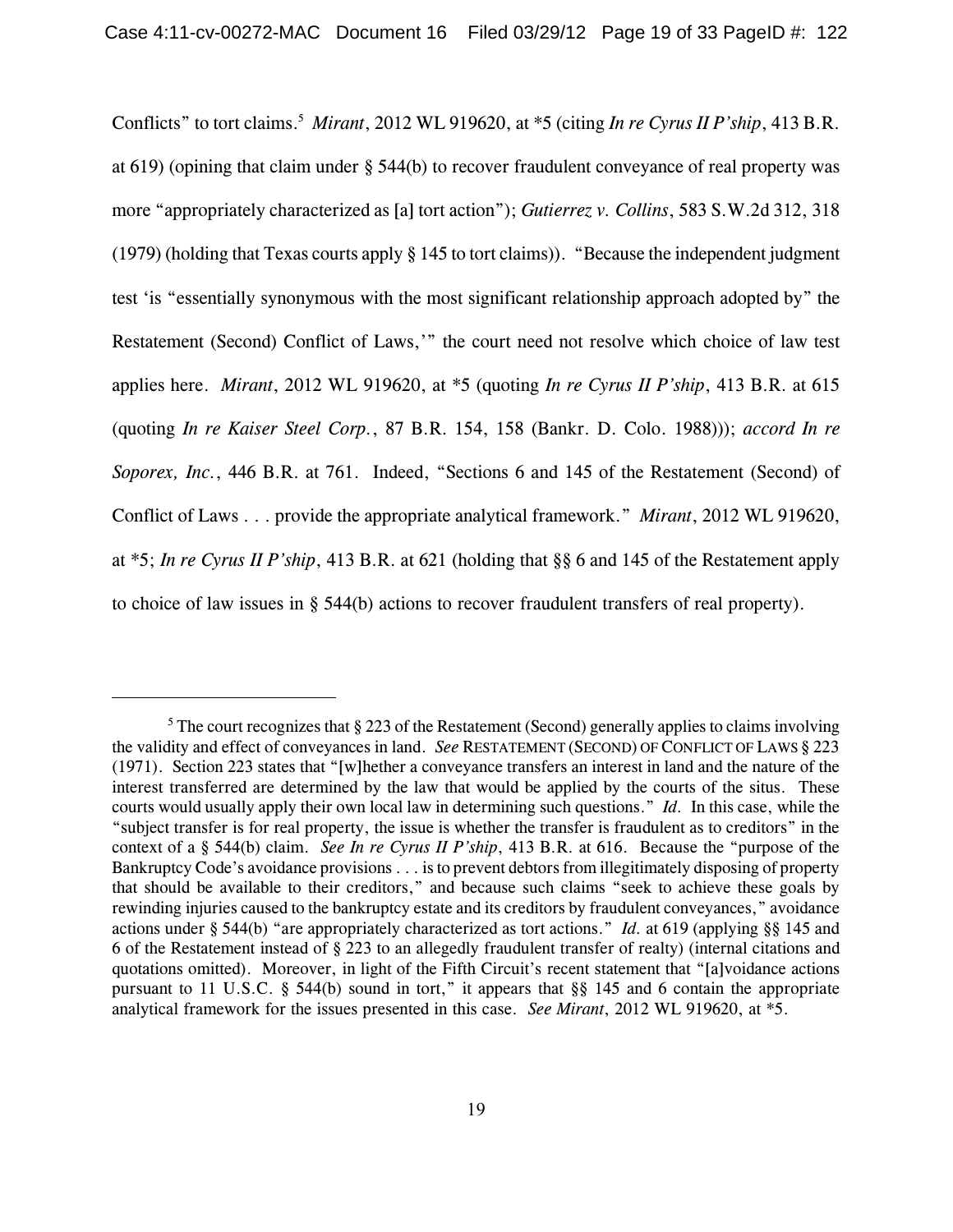Section 6 of the Restatement sets forth several factors relevant to the choice of law

analysis:

- (a) the needs of the interstate and international systems;
- (b) the relevant policies of the forum;
- (c) the relevant policies of other interested states and the relative interests of those states in the determination of the particular issue;
- (d) the protection of justified expectations;
- (e) the basic policies underlying the particular field of law;
- (f) certainty, predictability and uniformity of result; and
- (g) ease in the determination and application of the law to be applied.

RESTATEMENT (SECOND) OFCONFLICT OFLAWS § 6(2) (1971); *accord Mirant*, 2012 WL 919620,

at \*7 n.2.

Furthermore, Section 145 directs courts to consider:

- (a) the place where the injury occurred;
- (b) the place where the conduct causing the injury occurred;
- (c) the domicil, residence, nationality, place of incorporation and place of business of the parties; and
- (d) the place where the relationship, if any, between the parties is centered.

RESTATEMENT (SECOND) OF CONFLICT OF LAWS § 145(2) (1971); *accord Mirant*, 2012 WL 919620, at \*7 n.2. The factors set forth in § 145 should be analyzed first because they "provide the backdrop for the § 6 analysis." *Mirant*, 2012 WL 919620, at \*5. "When weighing the factors under [S]ection 145, 'it is not the number of contacts, but the qualitative nature of those particular contacts that determines which state has the most significant relationship to the occurrence and the parties.'" *In re Soporex, Inc.*, 446 B.R. at 763 (quoting *Asarco LLC v. Americas Mining Corp.*, 382 B.R. 49, 62 (S.D. Tex. 2007)).

In the case at bar, most of the factors under § 145 weigh in favor of applying Texas, rather than Colorado, law. First, the "injury" from the fraudulent transfer was suffered by Billie (due to her loss of her interest in the Colorado Property) and her creditors (due to the loss of the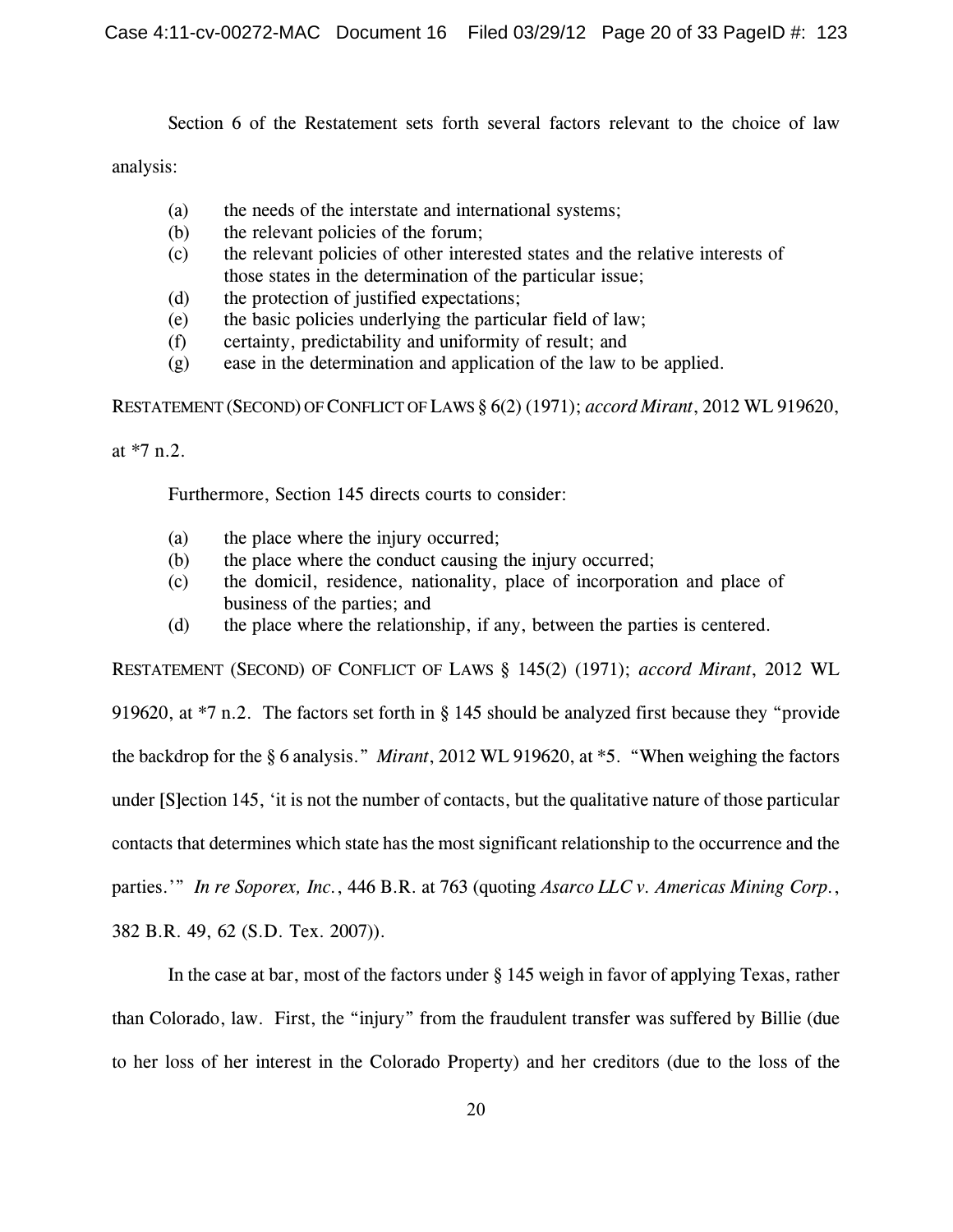property available to satisfy their claims against her). Second, the Feuerbachers were both Texas residents at all times relevant to this lawsuit. Comparatively, more of Billie's creditors, including TBW Land & Cattle LLC, list a Texas mailing address. *See* Bankruptcy Schedules D, E, and F. In fact, it appears from the record that Billie does not have any creditors in Colorado.

Third, the conduct causing the injury occurred in both states. The Feuerbachers were Texas residents at the time of the marital partitions (which, based on the notary seal, appear to have been signed in Texas), and Billie filed her Chapter 7 Bankruptcy Petition in Texas. Nonetheless, the Quit Claim Deed was recorded in the real property records of Mineral County, Colorado. Fourth, the relationship between the parties is centered in Texas. As noted previously, the Feuerbachers resided in Texas at all times relevant to this case. On balance, therefore, the factors set forth in § 145 militate in favor of applying Texas law.

An analysis of § 6 similarly supports the application of Texas law. Here, "the basic policy at issue is the protection of creditors from fraudulent transfers." *Mirant*, 2012 WL 919620, at \*6. Because both Texas and Colorado have adopted fraudulent transfers laws, the application of either states' law would appear to advance this underlying policy. *See* TEX. BUS. & COM. CODE § 24.005(a); COLO. REV. STAT. § 38-8-105. For the same reasons, the factors addressing the protection of justified expectations and the certainty, predictability, and uniformity of result appear neutral.

"Turning to the needs of the interstate system, '[c]hoice-of-law rules, among other things, should seek to further harmonious relations between states and to facilitate commercial intercourse between them.'" *Mirant*, 2012 WL 919620, at \*6 (quoting RESTATEMENT(SECOND) OFCONFLICT OF LAWS § 6 cmt. d (1971)). Assuming these needs are met equally by the application of either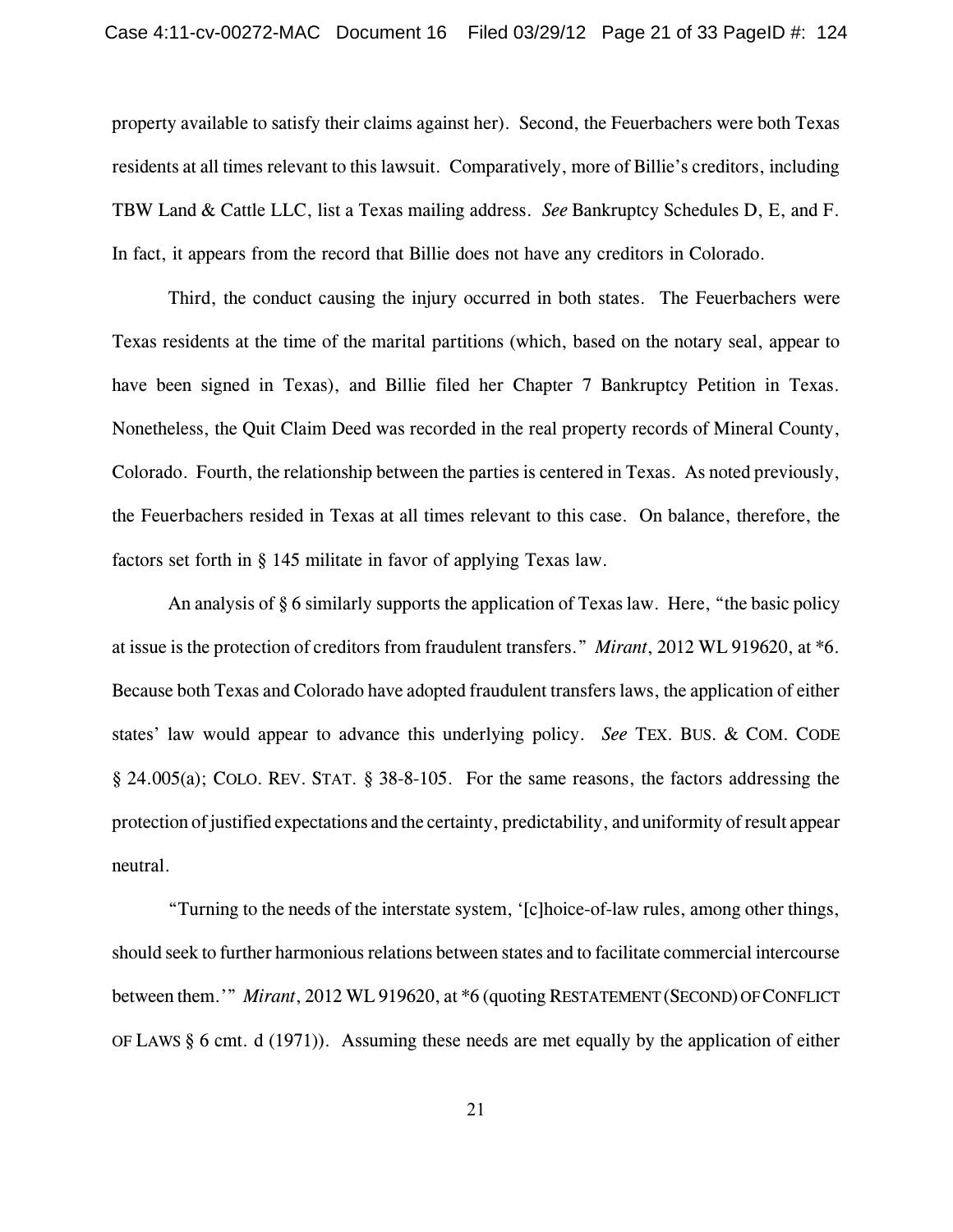state's law, it is notable that Billie has no creditors in Colorado. In light of this fact, it seems unlikely that Colorado would have any interest in the application of its law where, as here, its citizens would receive no benefit therefrom. *Mirant*, 2012 WL 919620, at \*7. Finally, the ease in determination and application of the law to be applied favors Texas—the forum in which the bankruptcy and adversary proceedings were brought. *TransPerfect Translations, Inc. v. Leslie*, 594 F. Supp.2d 742, 750 (S.D. Tex. 2009). In short, when the court focuses on the qualitative nature of each relevant contact and the factors set forth in §§ 6 and 145, the scales tip in favor of applying Texas law.

As a consequence, Feuerbacher's assertion that the bankruptcy court erroneously awarded the Trustee attorney's fees pursuant to TUFTA (which provides for attorney's fees) rather than Colorado's Uniform Fraudulent Transfer Act (which does not) is without merit. *See* TEX. BUS. & COM. CODE § 21.013 ("In any proceeding in this chapter, the court may award costs and reasonable attorney's fees as are equitable and just."); *accord In re IFS Fin. Corp.*, No. 02-39553- H1-7, 2010 WL 1992579, at \*3 (S.D. Tex. May 18, 2010) ("'This provision of TUFTA gives the trial court the sound discretion to award attorney's fees based on the evidence.'") (quoting *Walker v. Anderson*, 232 S.W.3d 899, 919 (Tex. App.—Dallas 2007, no pet.)). Further, because Feuerbacher's contention that the bankruptcy court's failure to segregate the fee award constituted reversible error is based entirely on the same incorrect premise—that Colorado law applies—reversal on this ground is similarly unwarranted.

# C. Avoidance of the Transfer of the Colorado Property

Feuerbacher next challenges the bankruptcy court's avoidance of the Colorado Property transfer. Specifically, he argues that, because the application of Colorado law is proper with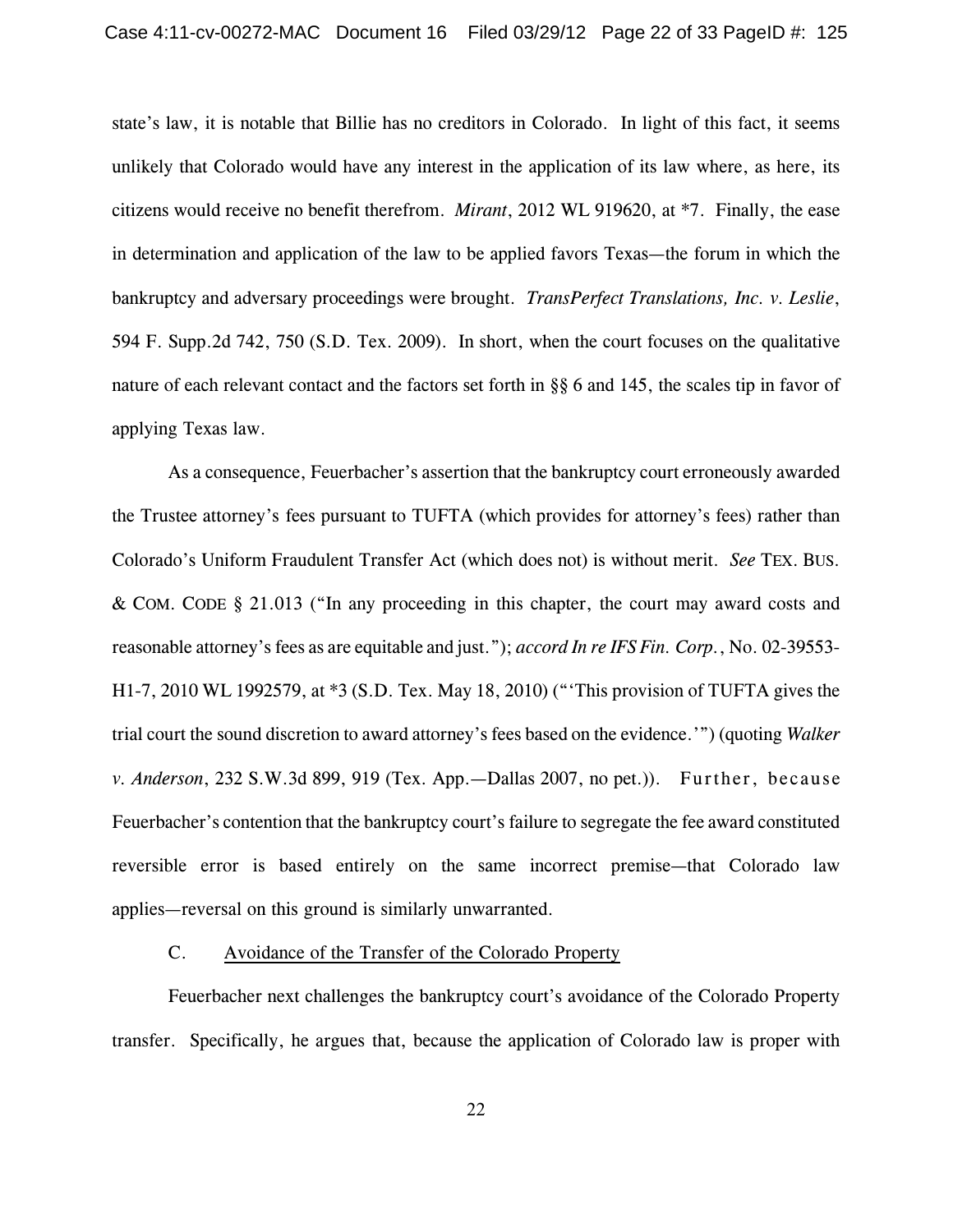respect to the Trustee's § 544(b) action, the bankruptcy court's avoidance of the transfer of that property based on Texas law is erroneous. As discussed in Section II.B. *supra*, the bankruptcy court correctly applied Texas law to the Trustee's  $\S$  544(b) claim. Thus, reversal of the  $\S$  544(b) claim on that ground is not appropriate. As a result, the court need not address the Trustee's alternative argument that the subsequent sale of the Colorado Property renders this issue equitably moot. *See In re ASARCO, LLC*, 441 B.R. 813, 833 n.24 (S.D. Tex. 2010) (declining to decide question of equitable mootness where the bankruptcy court was affirmed on other grounds).

### D. Avoidance Under 11 U.S.C. §§ 548 and 544

In his last issue on appeal, Feuerbacher contends that the bankruptcy court erred in finding that "[b]oth transfers were avoidable as 'actual' fraudulent transfers under Section 548 of the Bankruptcy Code and TUFTA because Billie made the transfers with the actual intent to hinder, delay, or defraud one or more of her creditors." The Trustee counters that sufficient evidence exists to support this finding and, in any event, the bankruptcy court's alternative finding that both transfers were constructively fraudulent under 11 U.S.C.  $\S$ § 548(a)(1)(B) and 544(b), serve as independent grounds for avoiding the transfers. The court agrees. As pointed out by the Trustee, Feuerbacher challenges the bankruptcy court's conclusion as to actual fraud *only*. He does not appear to appeal the bankruptcy court's avoidance of the transfer of both properties as *constructively* fraudulent under  $\S$  548(a)(1)(B) or TUFTA. In any event, as discussed in Sections II.C.1. and II.C.2. *infra*, the evidence submitted supports the conclusion that both transfers were avoidable as constructively and actually fraudulent.

Section 548 of the Bankruptcy Code allows a bankruptcy trustee to avoid the fraudulent transfer of assets the debtor made within two years before filing for bankruptcy. 11 U.S.C.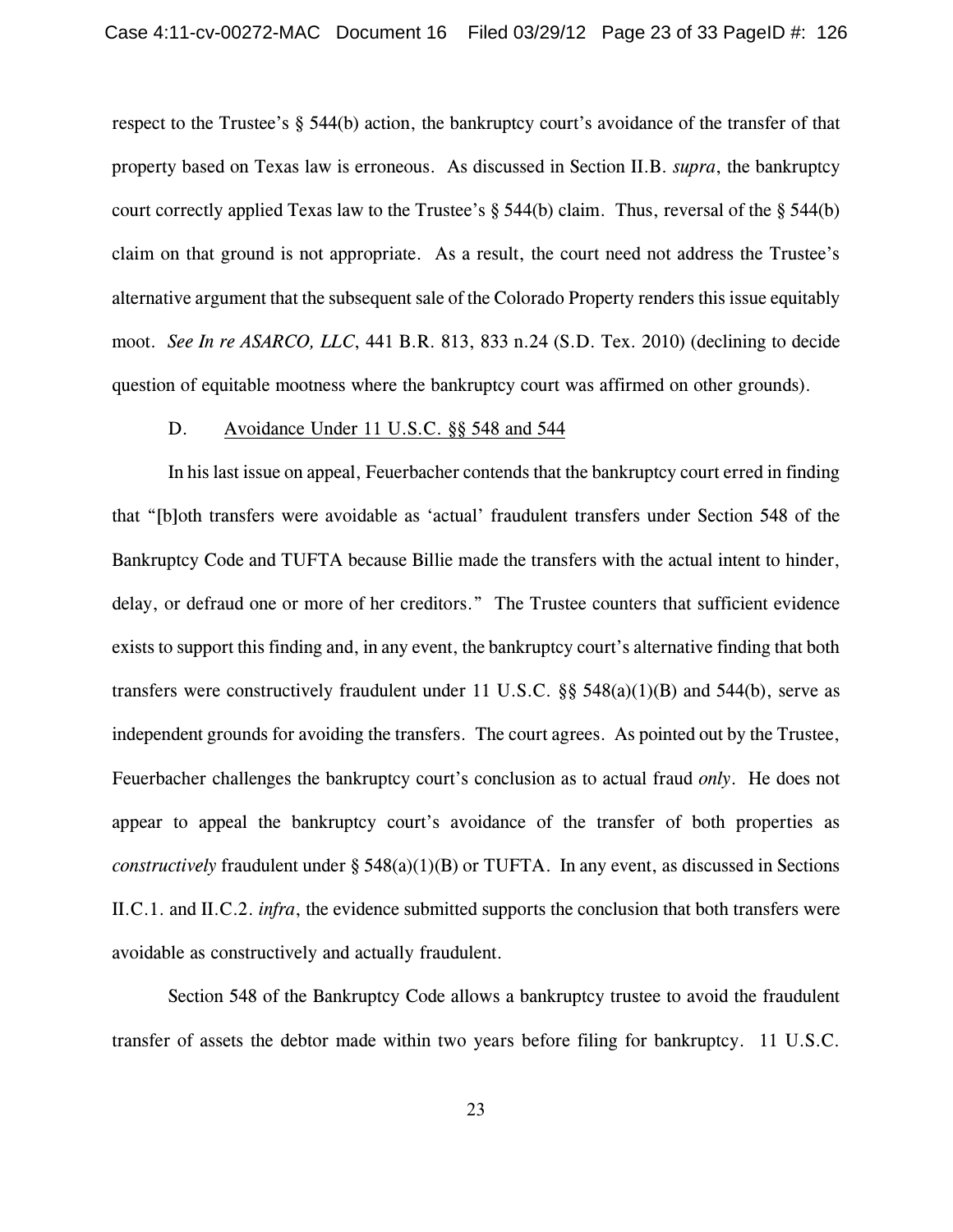§ 548(a); *accord In re Laughlin*, 602 F.3d 417, 422 n.3 (5th Cir. 2010); *In re Erlewine*, 349 F.3d 205, 208 (5th Cir. 2003). Under  $\S$  548(a)(1), a trustee can avoid a transfer of property or an interest in property as "actually fraudulent" if the debtor made the transfer with the "actual intent to hinder, delay, or defraud" any creditor. 11 U.S.C. § 548(a)(1)(A); *accord In re Am. Hous. Found.*, No. 09-20232, 2011 WL 4625349, at \*21 (Bankr. N.D. Tex. Sept. 30, 2011); *In re Caremerica, Inc.*, 409 B.R. 759, 766 (Bankr. E.D.N.C. 2009). A bankruptcy trustee can also avoid such a transfer as "constructively fraudulent" if the debtor received "less than reasonably equivalent value in exchange for the transfer" and the debtor was insolvent at the time of the transfer. 11 U.S.C. § 548(a)(1)(B); *accord In re Am. Hous. Found.*, 2011 WL 4625349, at \*21; *In re Caremerica, Inc.*, 409 B.R. at 766; *In re Alcazar*, No. 07-11667, 2008 WL 1767006, at \*2 (Bankr. E.D. La. Apr. 14, 2008).

Section 544(b) of the Bankruptcy Code allows a bankruptcy trustee to "'avoid any transfer of an interest of the debtor in property . . . that is voidable under applicable law by a creditor holding an [allowable] unsecured claim.'" *In re IFS Fin. Corp.*, 669 F.3d 255, 261 (5th Cir. 2012) (quoting 11 U.S.C. § 544(b)(1)). This statute "allows a trustee in bankruptcy to step into the shoes of a creditor holding an unsecured claim and void transfers that are voidable under applicable state law." *In re Cyrus II P'ship*, 413 B.R. at 619; *accord In re IFS Fin. Corp.*, 669 F.3d at 261 n.3.

Fraudulent transfers under TUFTA "are divided into two types: actual fraudulent transfers, § 24.005(a)(1), and constructive fraudulent transfers, [§ 24.006]." *In re Pace*, 456 B.R. 253, 266 (Bankr. W.D. Tex. 2011). Like § 548 of the Bankruptcy Code, a transfer is actually fraudulent under TUFTA if it was made "with actual intent to hinder, delay, or defraud any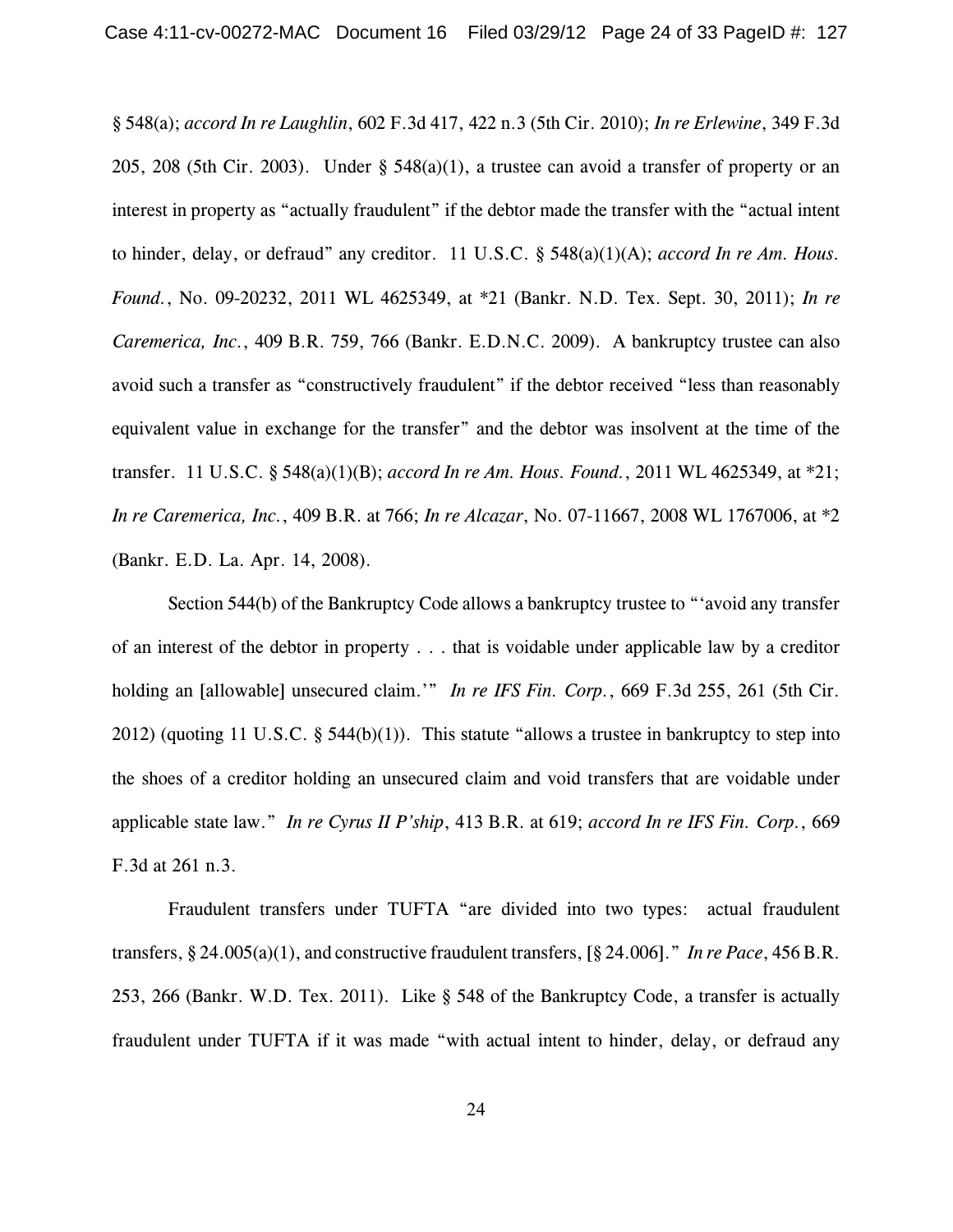creditor of the debtor." TEX. BUS. & COM. CODE  $\S$  24.005(a)(1). Under  $\S$  24.006, a debtor's transfer is constructively fraudulent where "the debtor made the transfer or incurred the obligation without receiving a reasonably equivalent value in exchange for the transfer or obligation and the debtor was insolvent at that time." TEX. BUS. & COM. CODE § 24.006.

"For the purposes of  $\lbrack 8, 548 \rbrack$ , a transfer is made when such transfer is so perfected that a bona fide purchaser from the debtor against whom applicable law permits such transfer to be perfected cannot acquire an interest in the property transferred that is superior to the interest in such property of the transferee, but if such transfer is not so perfected before the commencement of the case, such transfer is made immediately before the date of the filing of the petition." 11 U.S.C. § 548(d)(1). Under TUFTA, a transfer occurs "[w]hen the transfer is so far perfected that a good faith purchaser of the asset from the debtor against whom applicable law permits the transfer to be perfected cannot acquire an interest in the asset that is superior to the interest of the transferee." TEX. BUS. & COM. CODE  $\S$  24.007(1)(A).

Stated differently, this kind of "transfer" cannot occur until the conveyance document is recorded in the property records of the county where the property is located. *See* TEX. PROP. CODE § 13.001(a) (an unrecorded conveyance is void as to a subsequent purchaser for valuable consideration without notice); COLO. REV. STAT. ANN. § 38-35-109 ("No unrecorded instrument or document shall be valid against any person with any kind of rights in or to such real property who first records and those holding rights under such person, except between the parties thereto and against those having notice thereof prior to acquisition of such rights."); TEX. FAM. CODE § 4.106(b) (a partition agreement for real property is constructive notice to a good faith purchaser for value only if the instrument is acknowledged and recorded in the county where the real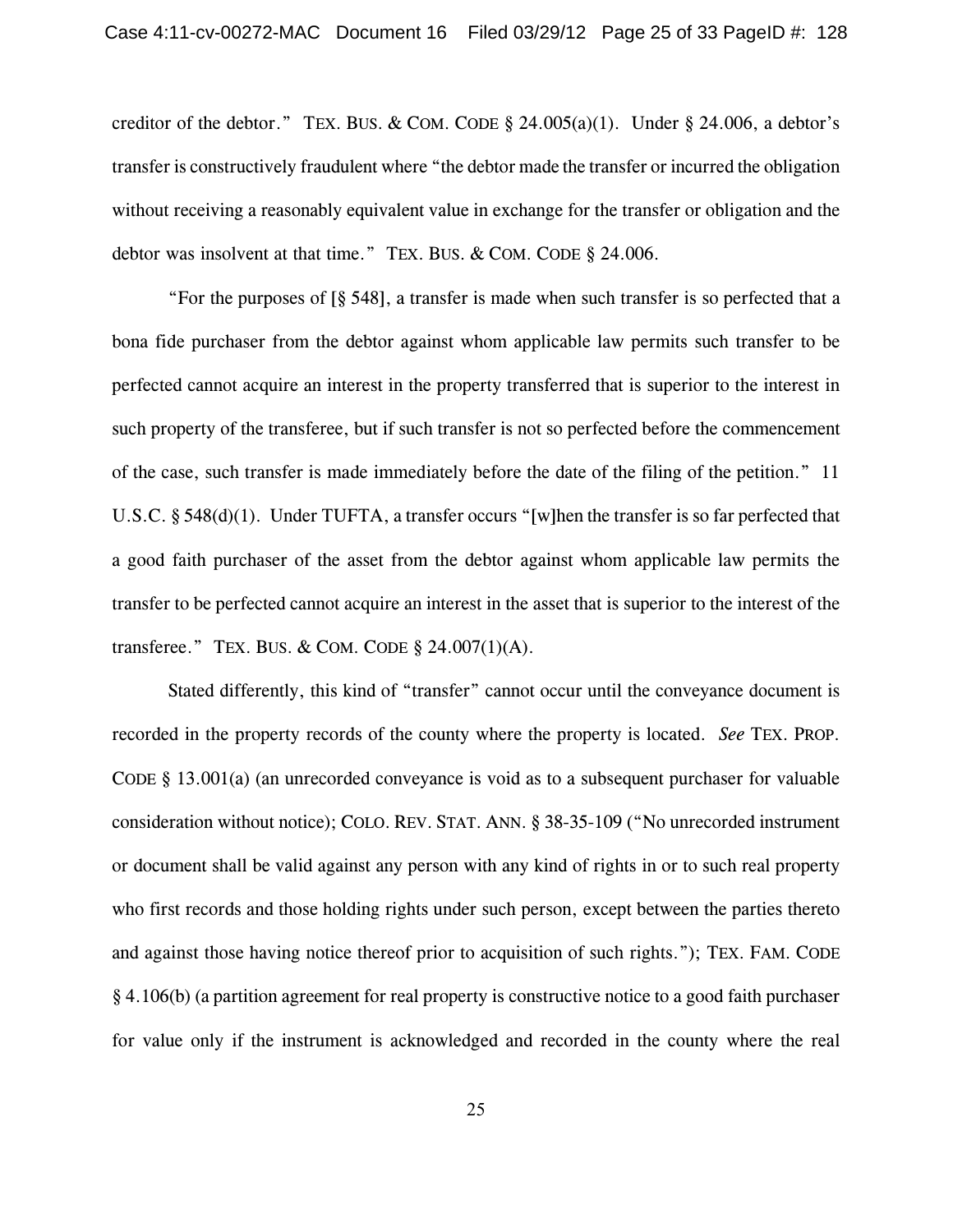property is located); *see also United States v. Commercial Tech., Inc.*, 354 F.3d 378, 386 (5th Cir. 2003) (property was "transferred" when the warranty deed and purchase agreement were recorded); *In re Pernie Bailey Drilling Co., Inc.*, 131 B.R. 53, 57 (Bankr. W.D. La. 1991) ("transfer" was deemed to have occurred on the date the debtor's assignment was recorded, as that was the date it became valid and perfected as to third parties); *In re Harms*, 7 B.R. 398, 400 (Bankr. D. Colo. 1980) ("[A] bona fide purchaser of realty who records his interest will cut off the rights of a previous transferee who fails to record."); *Corpus v. Arriaga*, 294 S.W.3d 629, 365-36 (Tex. App.—Houston [1st Dist.] 2009, no pet.) (holding that a "transfer" of real property is made when the deed is recorded for purposes of TUFTA).

Here, because the Feuerbachers did not record their partition agreements until approximately three weeks before Billie filed her Chapter 7 petition, the bankruptcy court correctly concluded that the "transfers" of those properties occurred on the dates of their respective recordings (September 16, 2009, for the Mills County Property and September 23, 2009, for the Colorado Property). *See Commercial Tech., Inc.*, 354 F.3d at 386; *In re Pernie Bailey Drilling Co., Inc.*, 131 B.R. at 57; *Corpus*, 294 S.W.3d at 365-36. Moreover, Feuerbacher's assertion that he recorded these interests in "good faith reliance on fully informed counselor's advice" does not change this result, as he does not identify record evidence suggesting who recorded the conveyance documents or what legal advice he purportedly received.

Despite the fact that the Feuerbachers entered into the partition agreements in 2003, Billie had a joint community property interest in the Mills County Property and the Colorado Property at the time of the transfers (*i.e.*, the dates the partition agreements were recorded). To explain, "[p]roperty possessed by either spouse during or on dissolution of marriage is presumed to be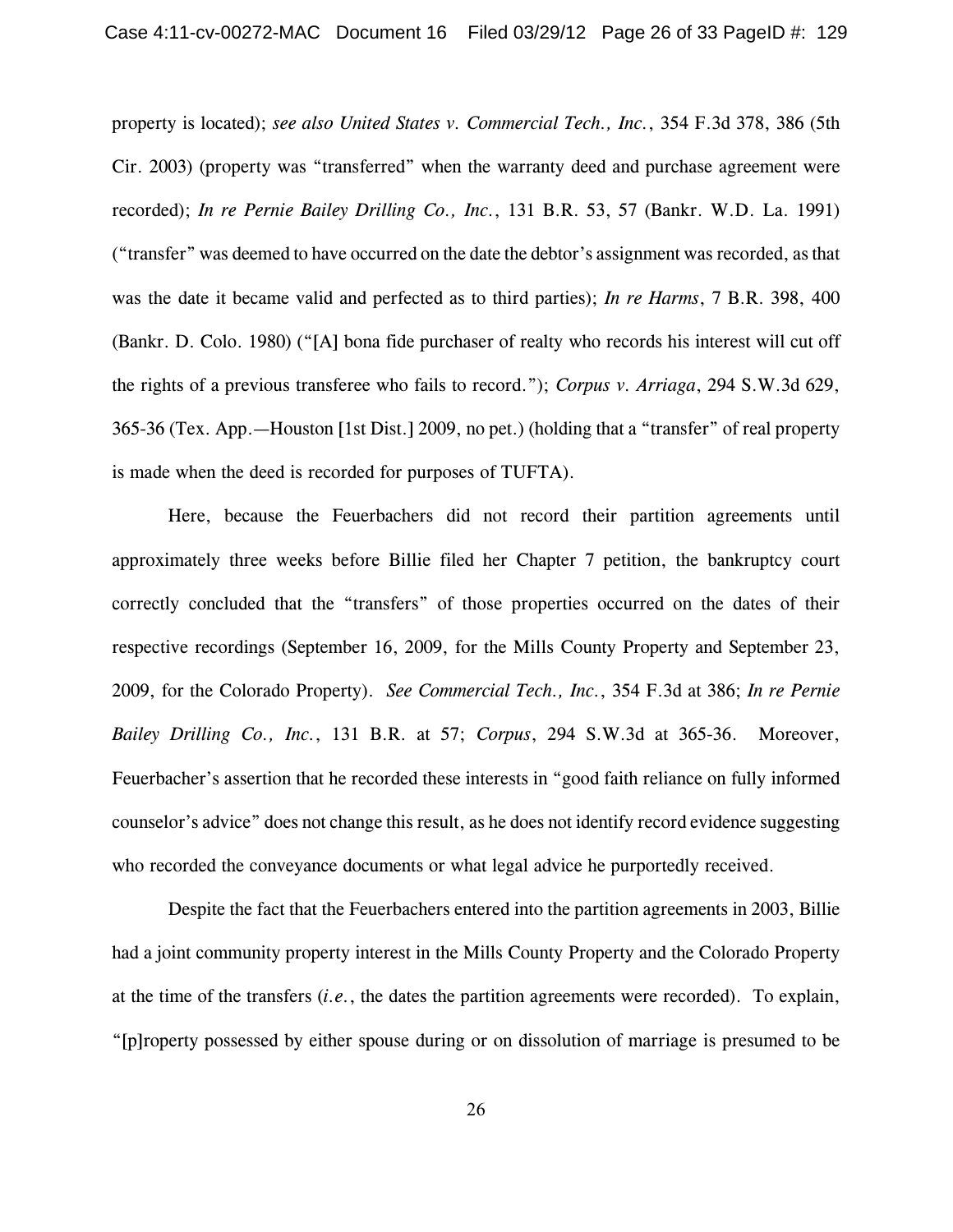community property." TEX. FAM.CODE § 3.003(a). "The degree of proof necessary to establish that property is separate property is clear and convincing evidence." TEX. FAM. CODE § 3.003(b). In determining that the Mills County and Colorado Properties were jointly managed community property, the bankruptcy court reasoned that property titled in the name of both spouses cannot be separately managed by one spouse, because one spouse cannot convey title without the other. *See Owen v. Porter*, 796 S.W.2d 265, 268 (Tex. App.—San Antonio 1990, no pet.). The Mills County and Colorado Properties were titled jointly until Billie transferred them to her husband on September 16, 2009, and September 23, 2009, respectively. Further, Billie and Feuerbacher were jointly liable on the promissory notes and deeds of trust evidencing the mortgage loans on both the Mills County and the Colorado Properties. *See Newberry v. Newberry*, 351 S.W.3d 552, 559 (Tex. App.—El Paso 2011, no pet.) ("An asset purchased on borrowed funds is presumptively community in character."); *Jurek v. Couch-Jurek*, 296 S.W.3d 864, 874 (Tex. App.—El Paso 2009, no pet.) (stating that property purchased on community credit "is community property unless there is an express agreement on the part of the lender to look solely to the separate estate of the purchasing spouse for satisfaction of the indebtedness") (citing *Glover v. Henry*, 749 S.W.2d 502, 503 (Tex. App.—Eastland 1988, no writ)).

Feuerbacher's assertions that he used his separate property to purchase the Mills County Property and that Billie made no deposits into accounts from which Feuerbacher paid for the properties is not supported by the record, which clearly shows that payments on mortgages for both properties were made from accounts held jointly by the Feuerbachers. Funds held in a married couple's joint account are generally community property. *See Brooks v. Sherry Lane Nat'l Bank*, 788 S.W.2d 874, 877 (Tex. App.—Dallas 1990, no pet.) (funds in joint accounts did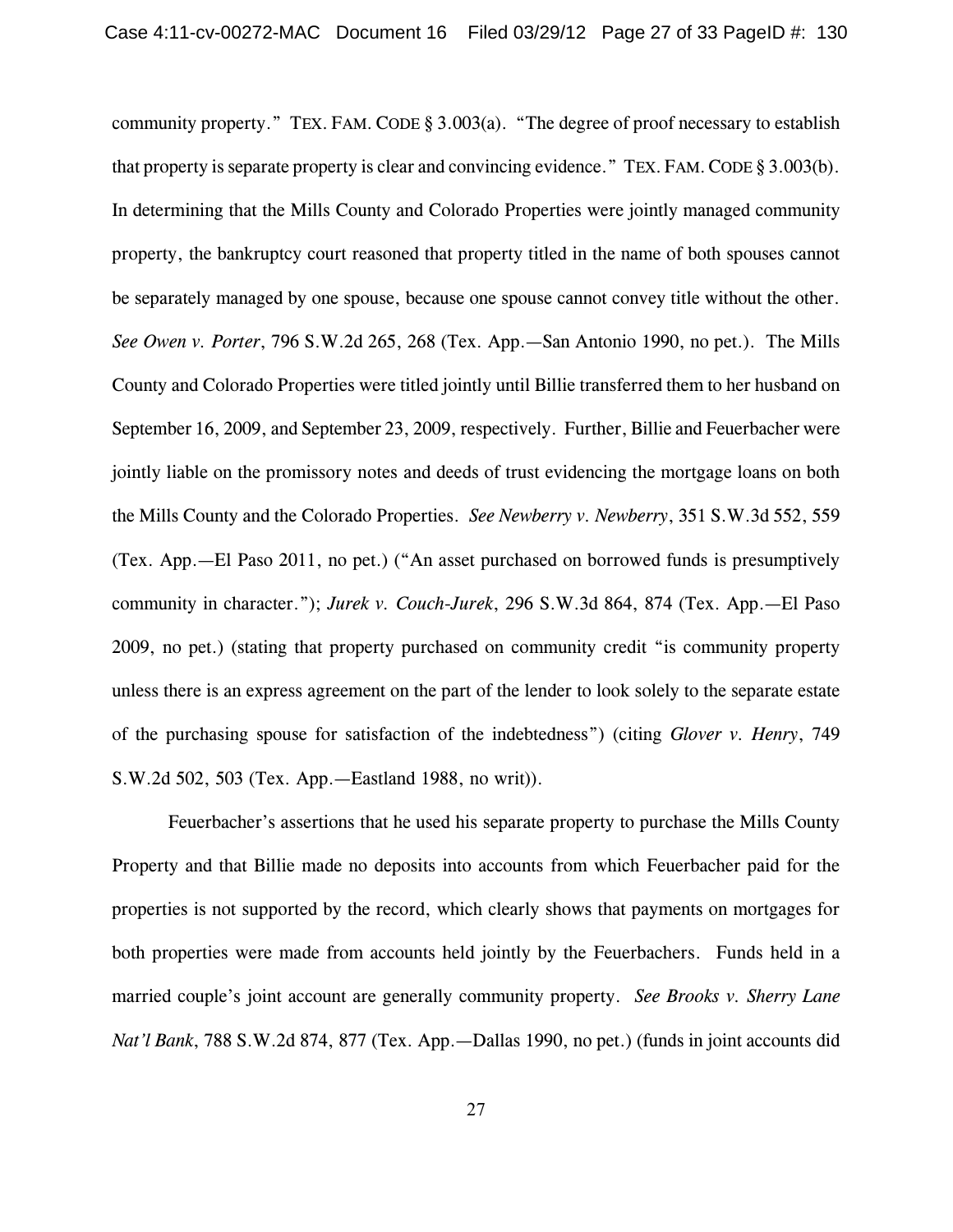not qualify as wife's special community or separate property where both spouses were signatories on the accounts and both had the right to remove funds). These payments support the conclusion that neither of the properties was Feuerbacher's separately managed community property before the transfers. In his original brief, Feuerbacher did not challenge this determination. To the extent it is challenged in Feuerbacher's reply brief, such contention is waived. *See Cavazos v. JP Morgan Chase Bank Nat'l Ass'n*, 388 F. App'x 398, 399 (5th Cir. 2010) (arguments raised for the first time in a reply brief are waived). Under these circumstances, the court agrees with the bankruptcy court's conclusion that Feuerbacher did not rebut the community property presumption with clear and convincing evidence in this case.<sup>7</sup> See TEX. FAM. CODE § 3.003(b).

 $6$  Before the bankruptcy court, Feuerbacher argued that the Mills County and Colorado Properties were his separate property and attempted to trace the origins of these properties back to his separate property. Toward that end, he referenced several exhibits in the Joint Pretrial Order to support various propositions. Many of Feuerbacher's assertions, however, are not clearly supported by the evidence cited. For example, Feuerbacher points to two checks he claims came from an account funded solely by him and directs the court to "Exhibit 8" and "Exhibit 9." Despite his references to numerical exhibits, Feuerbacher's trial exhibits are arranged and tabbed alphabetically. Further, exhibits H, I, and J do not contain copies of the checks referenced, and the Trustee's exhibits also do not contain copies of these checks. Feuerbacher's argument in the Joint Pretrial Order is replete with inconsistencies such as this, making a review of this case nearly impossible and certainly impracticable in any event. *See In re Kevco, Inc.*, No. 4:05-CV-691, 2006 WL 2037554, at \*5 (N.D. Tex. July 18, 2006) (recognizing that a court is not required to sift through a voluminous record in search of facts supporting a litigant's argument), *aff'd*, 230 F. App'x 466 (2007).

 $\frac{7}{1}$  The court notes that neither party contemplated the application of Colorado law as it pertains to the marital property characterization of the Colorado Property. Indeed, in his trial brief, Exhibit B of the Joint Pretrial Order, and on appeal, Feuerbacher references only Texas law for this issue. Generally, when Texas spouses acquire out-of-state realty, the law of the situs controls the characterization inquiry. *See* Aloysius A. Leopold, 38 Texas Practice Series TM, Marital Property and Homesteads § 8.20 (2011). Nevertheless, "the law of the situs must be pleaded and proved or recognized by judicial notice, or the court will presume the law of situs is the same as the law in Texas." *Id.* (citing *Brock v. Brock*, 586 S.W.2d 927, 931 (Tex. Civ. App.—El Paso 1979, no writ); *see In re Soporex*, 446 B.R. at 765 (collecting cases).

Regardless, real property purchased in a common law state with funds earned in a community state is generally characterized as community property. *In re Eisner*, No. 05–44474, 2007 WL 2479654, at \*6 (Bankr. E.D. Tex. Aug. 28, 2007) (citing RESTATEMENT (SECOND) OF CONFLICTS OF LAWS § 259).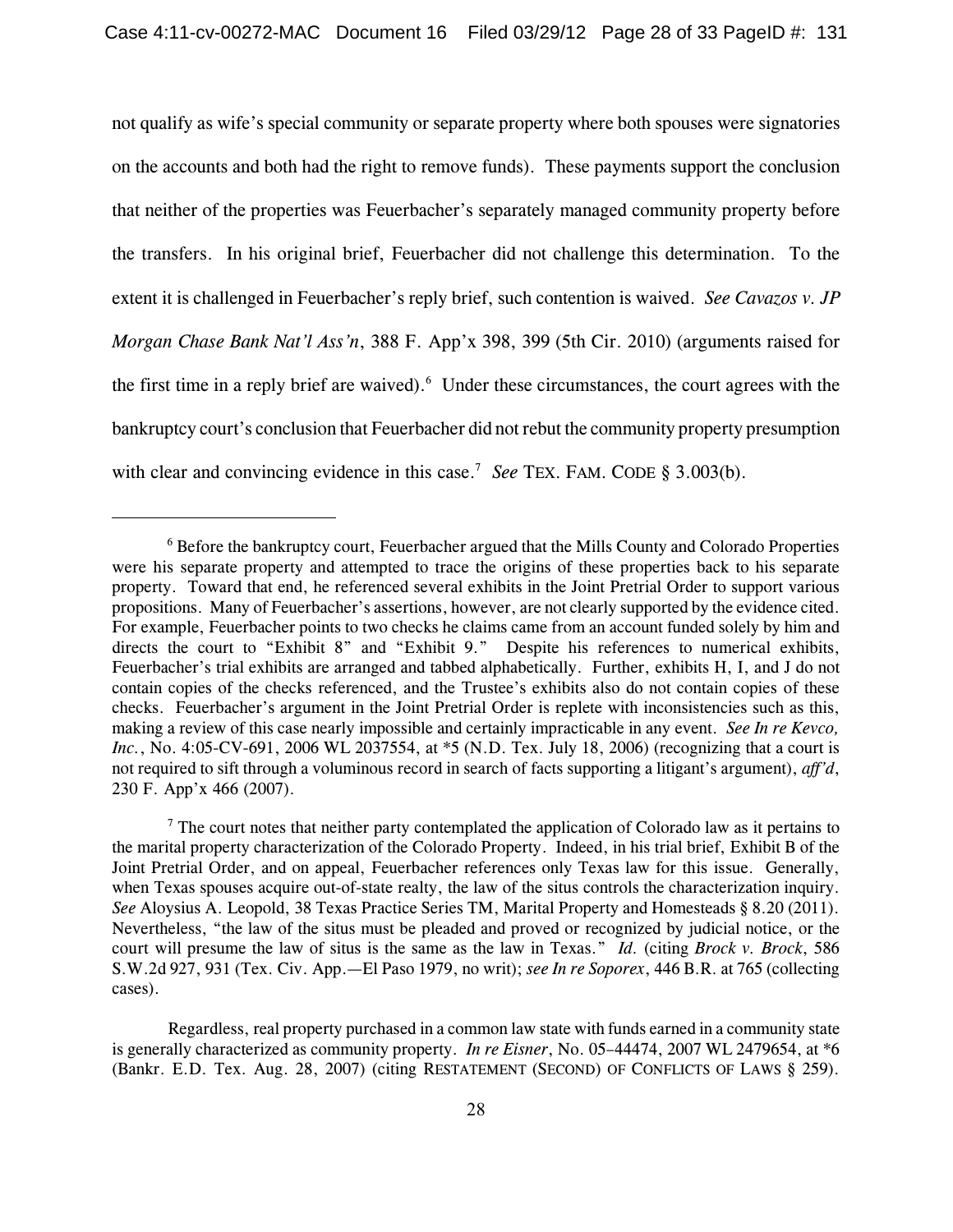### 1. Constructive Fraud

As set forth above, under both the Bankruptcy Code and TUFTA, the Trustee may avoid Billie's transfers of the Mills County and Colorado Properties as constructively fraudulent if she received less than reasonably equivalent value in exchange for the transfers and was insolvent at the time. *See* 11 U.S.C. § 548(a)(1)(B); TEX. BUS. & COM. CODE § 24.006(a). According to Billie's bankruptcy schedules, on October 6, 2009, the date she filed for bankruptcy, she had assets totaling \$366,305.00. In addition, her transfers during the ninety days preceding her bankruptcy filing totaled less than \$50,000.00. In light of the \$4.2 million judgment rendered against her on May 6, 2009, it is clear that Billie had liabilities far exceeding her assets and, therefore, was insolvent. *See* 11 U.S.C. § 101(32)(a) (a person is insolvent if his or her debts are greater than a fair valuation of all of his or her property, excluding property transferred, concealed, or removed with intent to hinder, delay, or defraud creditors); TEX. BUS. & COM. CODE § 24.003 (a debtor is insolvent "if the sum of the debtor's debts is greater than all of the debtor's assets at a fair valuation"); *accord In re Pace*, 456 B.R. at 273.

Additionally, Billie received far less than reasonably equivalent value in exchange for the transfers. On September 16, 2009, the equity value of the Mills County Property was \$367,693.40, and on September 23, 2009, the equity value of the Colorado Property was \$74,836.31. Further, as of those dates, the equity value of the Homestead Property was approximately \$1,700.00. Thus, by recording the marital partition agreements, Billie transferred

Indeed, "[c]ommunity property does not lose its community character merely by being invested in real property located outside of Texas, even if the community property is invested in real property located in a state that is not a community property state." *Id.* (citing *Sillero v. Sillero*, No. 05-44474, 2005 WL 1529422, at \*2 (Tex. App.—Houston [14th Dist.] 2005, no pet.). Because the assets used to purchase both properties were presumptively community, the properties themselves are also the community property of the Feuerbachers.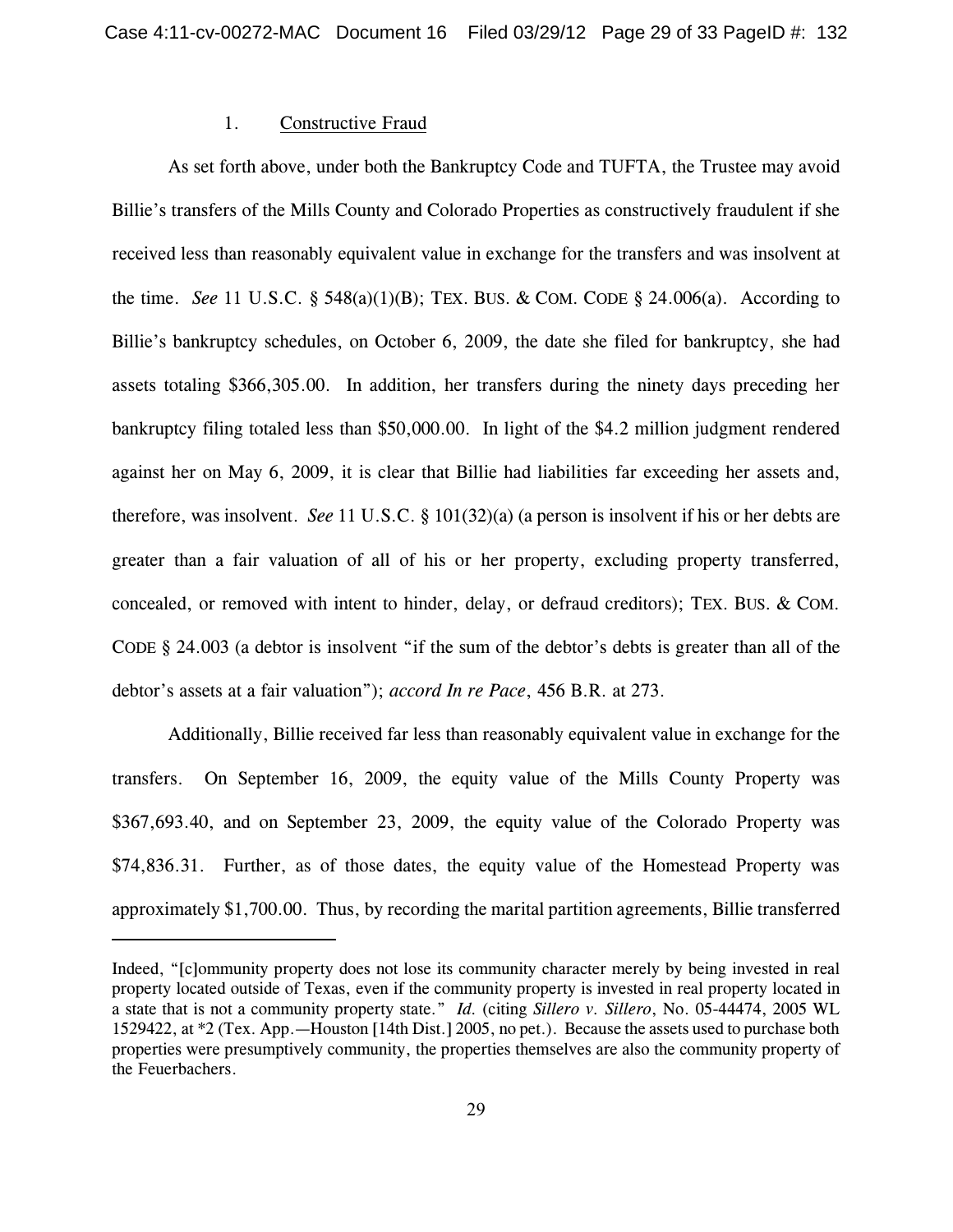away more than \$400,000.00 in equity and received property worth less than \$2,000.00 in return. Because Billie received less than reasonably equivalent value in exchange for the Mills County and Colorado Properties and was insolvent at the time, the bankruptcy court correctly determined that both transfers were avoidable as constructively fraudulent. *See* 11 U.S.C. § 548(a)(1)(B); TEX. BUS. & COM. CODE § 24.006(a). Constructive fraud alone is a sufficient theory upon which to affirm the bankruptcy court. *See In re TransTexas Gas Corp.*, 597 F.3d 298, 304 (5th Cir. 2010) (stating that an avoidable fraudulent transfer requires *either* the actual intent to hinder, delay, or defraud a creditor *or* an insolvent debtor who received less than reasonably equivalent value in exchange for an obligation); *In re Front Range Pipe & Supply, Inc.*, No. 07-CV-01854, 2009 WL 6669482, at \*3 (D. Colo. Oct. 26, 2009); *In re Bossart*, No. 05-34015, 2007 WL 4561300, at \*8 (S.D. Tex. Dec. 21, 2007).

#### 2. Actual Fraud

In any event, avoidance of both transfers under a theory of actual fraud pursuant to the Bankruptcy Code and TUFTA was proper. Under 11 U.S.C. § 548(a)(1)(A) and TEX. BUS. & COM. CODE § 24.005(a)(1) (brought pursuant to 11 U.S.C. § 544(b)), a conveyance is deemed actually fraudulent if the debtor transferred the property at issue with the "actual intent to hinder, delay, or defraud" any creditor. 11 U.S.C.  $\S$  548(a)(1)(A); TEX. BUS. & COM. CODE § 24.005(a)(1). Courts construing the phrase "hinder, delay, or defraud" have concluded that because it has been written in the disjunctive, any one of the three states of mind identified is sufficient. *See In re Stanton*, 457 B.R. 80, 93-94 (Bankr. D. Nev. 2011); *Cullinan Assocs., Inc. v. Clements*, 205 B.R. 377, 381 (W.D. Va. 1995). *But see In re Addison*, 540 F.3d 805, 812-813 (8th Cir. 2008).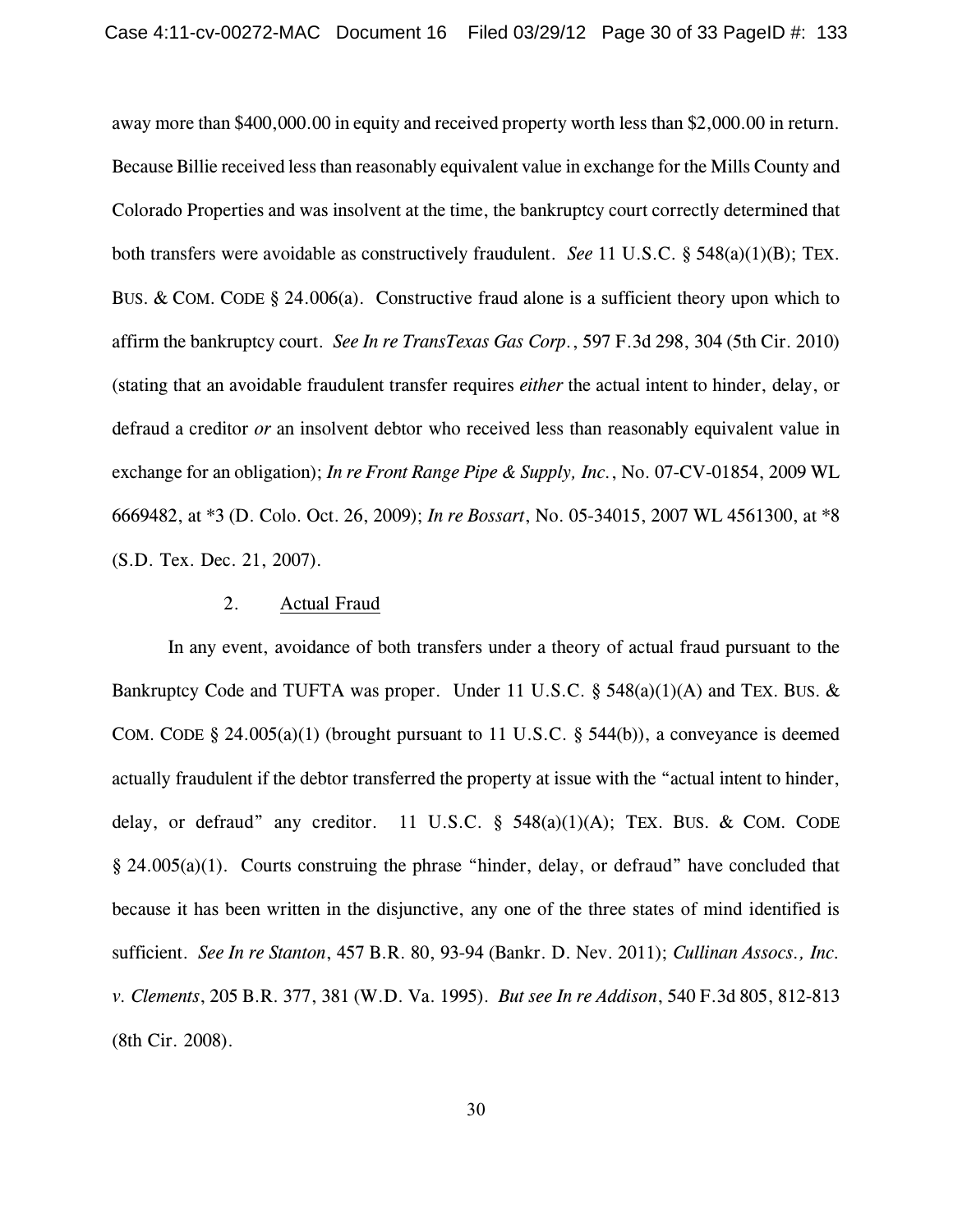"'Since direct proof of fraud often is not available, courts may rely on circumstantial evidence to establish [the debtor's] fraudulent intent.'" *In re Soza,* 542 F.3d 1060, 1067 (5th Cir. 2008) (quoting *Roland v. United States*, 838 F.2d 1400, 1402-03 (5th Cir. 1988)). The Fifth Circuit has identified the following "badges of fraud," which tend to show intent to hinder, delay, or defraud under  $\S$  548(a)(1)(A):

(1) the lack or inadequacy of consideration; (2) the family, friendship or close associate relationship between the parties; (3) the retention of possession, benefit or use of the property in question; (4) the financial condition of the party sought to be charged both before and after the transaction in question; (5) the existence or cumulative effect of the pattern or series of transactions or course of conduct after the incurring of debt, onset of financial difficulties, or pendency or threat of suits by creditors; and (6) the general chronology of events and transactions under inquiry.

*In re Soza*, 542 F.3d at 1067 (citing *In re Chastant*, 873 F.2d 89, 91 (5th Cir. 1989) (quoting *In*

*re Schmit*, 71 B.R. 587, 590 (Bankr. D. Minn. 1987)).

Similarly, in determining a transferor's actual intent to hinder, delay, or defraud under

§ 24.005(b) of TUFTA, consideration is given to whether:

- (1) the transfer or obligation was to an insider;
- (2) the debtor retained possession or control of the property transferred after the transfer;
- (3) the transfer or obligation was concealed;
- (4) before the transfer was made or obligation was incurred, the debtor had been sued or threatened with suit;
- (5) the transfer was of substantially all the debtor's assets;
- (6) the debtor absconded;
- (7) the debtor removed or concealed assets;
- (8) the value of the consideration received by the debtor was reasonably equivalent to the value of the asset transferred or the amount of the obligation incurred;
- (9) the debtor was insolvent or became insolvent shortly after the transfer was made or the obligation was incurred;
- (10) the transfer occurred shortly before or shortly after a substantial debt was incurred; and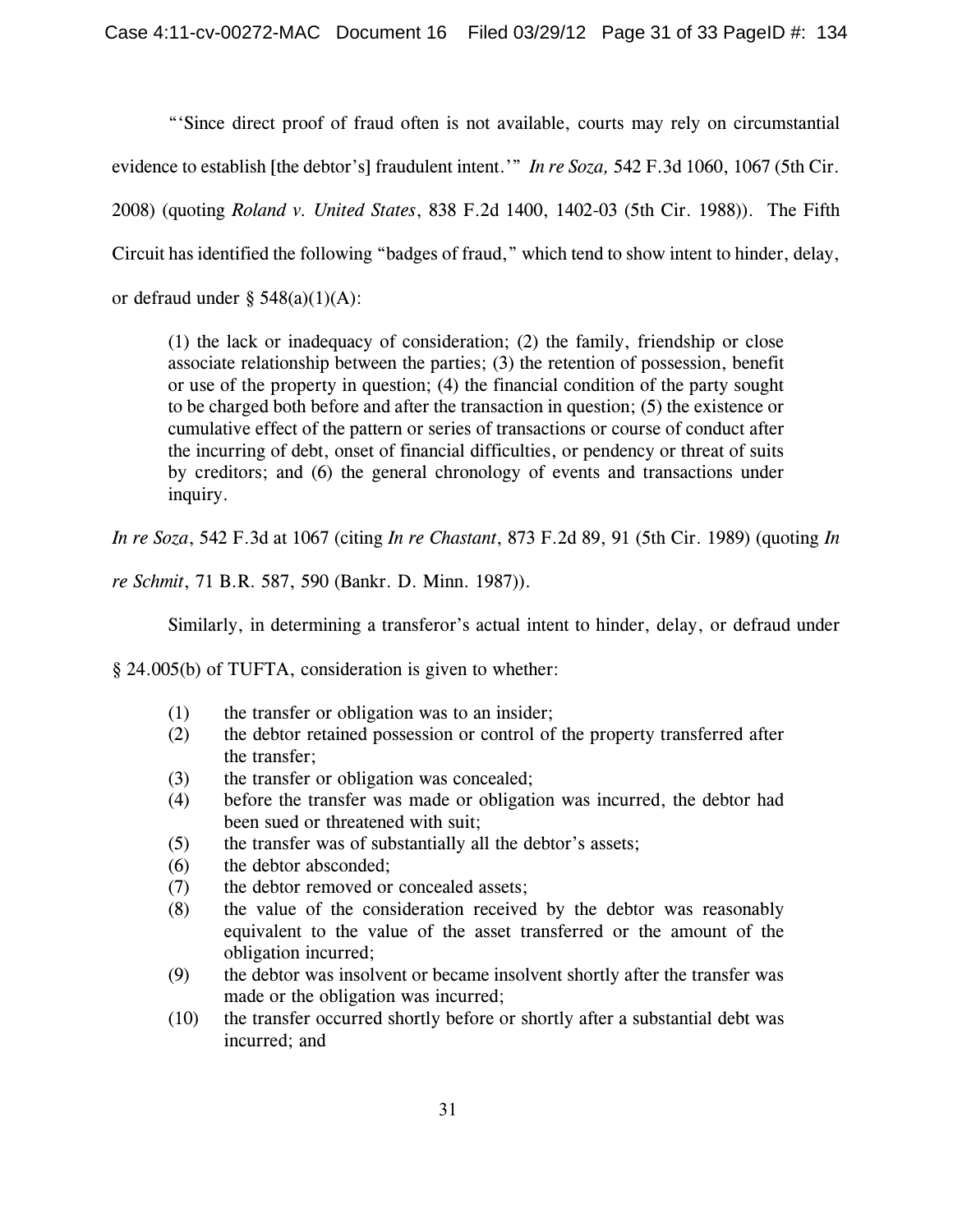(11) the debtor transferred the essential assets of the business to a lienor who transferred the assets to an insider of the debtor.

TEX. BUS. & COM. CODE § 24.005(b). "Not all, or even a majority, of the 'badges of fraud' must exist to find actual fraud." *In re Soza*, 542 F.3d at 1067. Hence, "'[w]hen several of these indicia of fraud are found, they can be a proper basis for an inference of fraud.'" *Id.* (quoting *Roland*, 838 F.2d at 1403).

As found by the bankruptcy court, the transfers of the Mills County and Colorado Properties are tainted by several clear indicia of fraud. First, by jointly holding title to the properties, making payments from their joint bank account, and refinancing the properties together, the Feuerbachers held themselves out to the world as joint owners of their Homestead Property, the Mills County Property, and the Colorado Property. The couple lived together at the Homestead Property following the execution of the Release and Conveyance Agreements. By delaying the recording of these documents until mere weeks before Billie filed for bankruptcy, it appears that the Feuerbachers hid the agreements from their creditors.

In addition, the transfers of Billie's interests in the Mills County and Colorado Properties on September 16, 2009, and September 23, 2009, were made to her husband, an insider, less than three weeks before the petition date. *See* 11 U.S.C. § 101(31)(A)(i); TEX. BUS. & COM. CODE  $\S$  24.002(7)(A)(i) and (11). As noted, although Feuerbacher insists that the transfers were made upon the advice and counsel of attorneys, the record is devoid of such evidence.

Moreover, at the time she filed for bankruptcy protection, Billie had a judgment against her for approximately \$4.2 million, three other lawsuits were pending against her, and she was grossly insolvent. Further, the transfers left Billie with virtually no non-exempt assets except, possibly, a small sum that she completely exhausted in the weeks between the time of the transfers